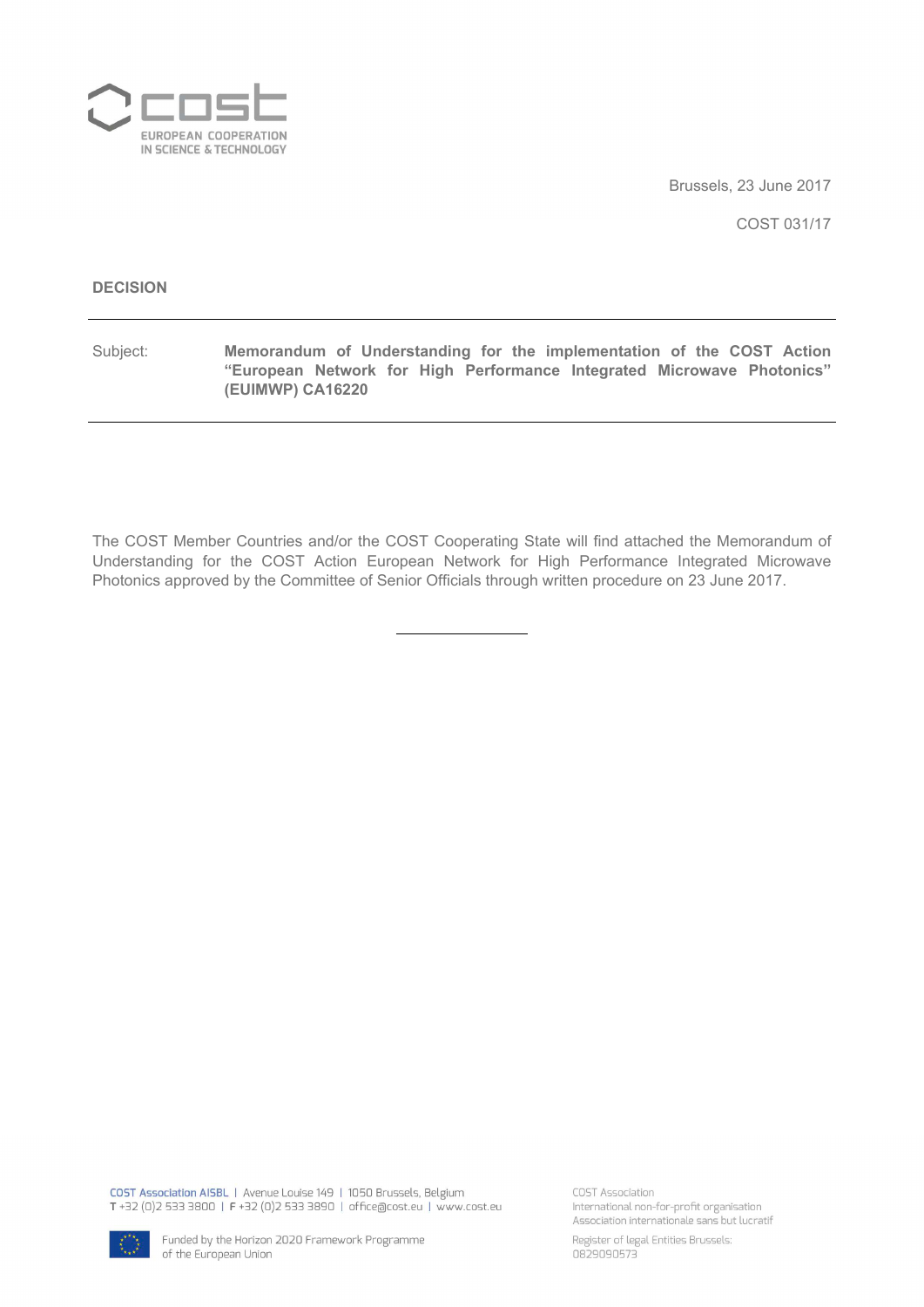

#### **MEMORANDUM OF UNDERSTANDING**

For the implementation of a COST Action designated as

#### **COST Action CA16220 EUROPEAN NETWORK FOR HIGH PERFORMANCE INTEGRATED MICROWAVE PHOTONICS (EUIMWP)**

The COST Member Countries and/or the COST Cooperating State, accepting the present Memorandum of Understanding (MoU) wish to undertake joint activities of mutual interest and declare their common intention to participate in the COST Action (the Action), referred to above and described in the Technical Annex of this MoU.

The Action will be carried out in accordance with the set of COST Implementation Rules approved by the Committee of Senior Officials (CSO), or any new document amending or replacing them:

- a. "Rules for Participation in and Implementation of COST Activities" (COST 132/14);
- b. "COST Action Proposal Submission, Evaluation, Selection and Approval" (COST 133/14);
- c. "COST Action Management, Monitoring and Final Assessment" (COST 134/14);
- d. "COST International Cooperation and Specific Organisations Participation" (COST 135/14).

The main aim and objective of the Action is to shape and bring together the IMWP community supporting coordination and networking actions to consolidate this ecosystem. It will provide exchange of knowledge, ideas, deliver a portfolio of technological benchmarks to establish performance indicators and define future technological requirements in high performance scenarios such as 5G, automotive and aerospace technologies. This will be achieved through the specific objectives detailed in the Technical Annex.

The economic dimension of the activities carried out under the Action has been estimated, on the basis of information available during the planning of the Action, at EUR 80 million in 2016.

The MoU will enter into force once at least five (5) COST Member Countries and/or COST Cooperating State have accepted it, and the corresponding Management Committee Members have been appointed, as described in the CSO Decision COST 134/14.

The COST Action will start from the date of the first Management Committee meeting and shall be implemented for a period of four (4) years, unless an extension is approved by the CSO following the procedure described in the CSO Decision COST 134/14.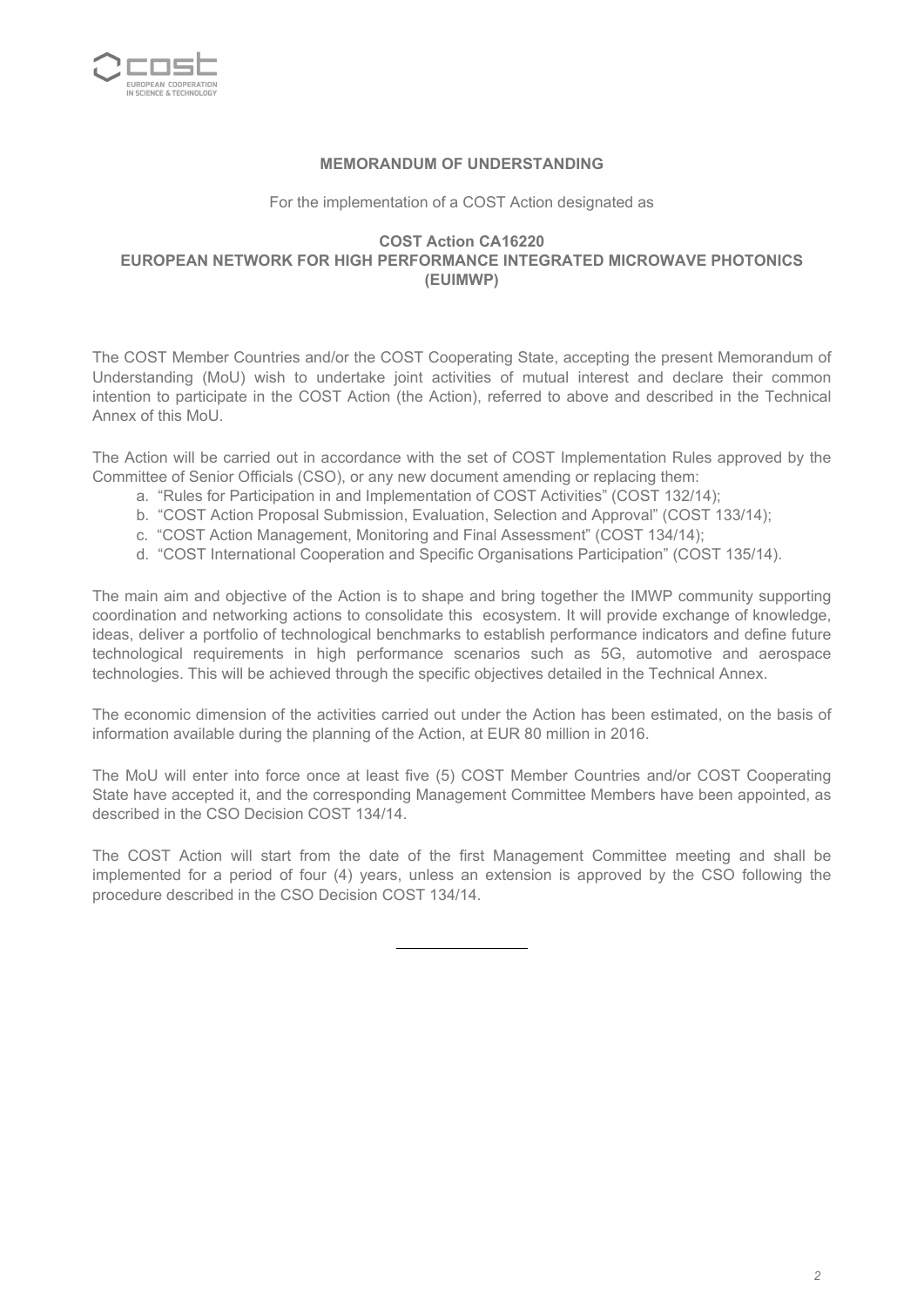

### **TECHNICAL ANNEX**

#### **OVERVIEW**

#### **Summary**

Next generation global telecommunication platforms and emerging massive take-up applications in radar, communications and space industries will require entirely new technologies to address the current limitations of electronics for massive capacity and connectivity. Multigigabit-per-second 5G wireless communications, the Internet of Things, the upcoming Smart Car scenarios and satellite payloads will require a full convergence between optical fibre and wireless segments.

Microwave photonics (MWP) combines RF and photonics and is the best positioned technology to carry out this convergence. Current MWP systems, however, are fiber and discrete-component based, which limits energy-efficiency, flexibility and scalability, and, as a result, high volume application. Integrated Microwave Photonics (IMWP) seeks to address these limitations by incorporating these systems into photonic integrated circuits (PICs). IMWP is still at its infancy and a considerable body of knowledge, technical and scientific roadmaping and interactions between industry academia need to be developed during the next years.

The European Network for High Performance Integrated Microwave Photonics (EUIMWP) Action aims to shape and bring the relevant IMWP community supporting coordination and networking actions to consolidate this new IMWP ecosystem, providing exchange of knowledge, ideas and delivering a portfolio of technological benchmarkings to establish performance indicators defining future technological requirements in high performance scenarios such as 5G, automotive and aerospace technologies.

The action brings together groups from academia, industry and transnational organizations with complementary competences and on a global scale including PIC and MWP experts, microwave system application designers and end-users to fully develop the synergies required by this new paradigm.

| Areas of Expertise Relevant for the Action                                           | <b>Keywords</b>                               |
|--------------------------------------------------------------------------------------|-----------------------------------------------|
| • Electrical engineering, electronic engineering, Information                        | • Integrated Microwave Photonics              |
| engineering: Electrical and electronic engineering of                                | • Advanced radio acess networks               |
| semiconductors, components, systems                                                  | • Photonic aided radar systems                |
| • Electrical engineering, electronic engineering, Information                        | • Aerospace systems                           |
| engineering: Communications engineering and systems                                  | • Internet of Things                          |
| (select for additional explanation)                                                  |                                               |
| • Electrical engineering, electronic engineering, Information                        |                                               |
| engineering: Sensors and sensor systems                                              |                                               |
| • Electrical engineering, electronic engineering, Information                        |                                               |
| engineering: Micro-electronics, optoelectronics for electrical                       |                                               |
| and electronic engineering                                                           |                                               |
| • Nano-technology: Electro-optics for nano-technology                                |                                               |
| <b>Sporting Abjectives</b><br>المتالية المستقال والمستور والمستور والمتناور والمارون | المتواط المستوانين المستورة والمنافس المتلكاة |

To achieve the main objective described in this MoU, the following specific objectives shall be accomplished:

#### Research Coordination

● Promote the exchange of knowledge, information and personnel between the main stakeholders in the IMWP field, namely PIC designers, RF designers, manufacturers, photonics researchers and end-user industries as well as other communities engaged in IMWP.

● Provide a set of metrics and benchmarks to drive research efforts in IMWP for application in 5G, automotive industry and space communications.

● Define a consensus IMWP evolution roadmap on its main relevant anticipated high performance applications with the help of the outcomes of the different WGs and by involvement of industrial stakeholders .

● Support end-user industry in the uptake of IMWP technologies and with solutions in their strategic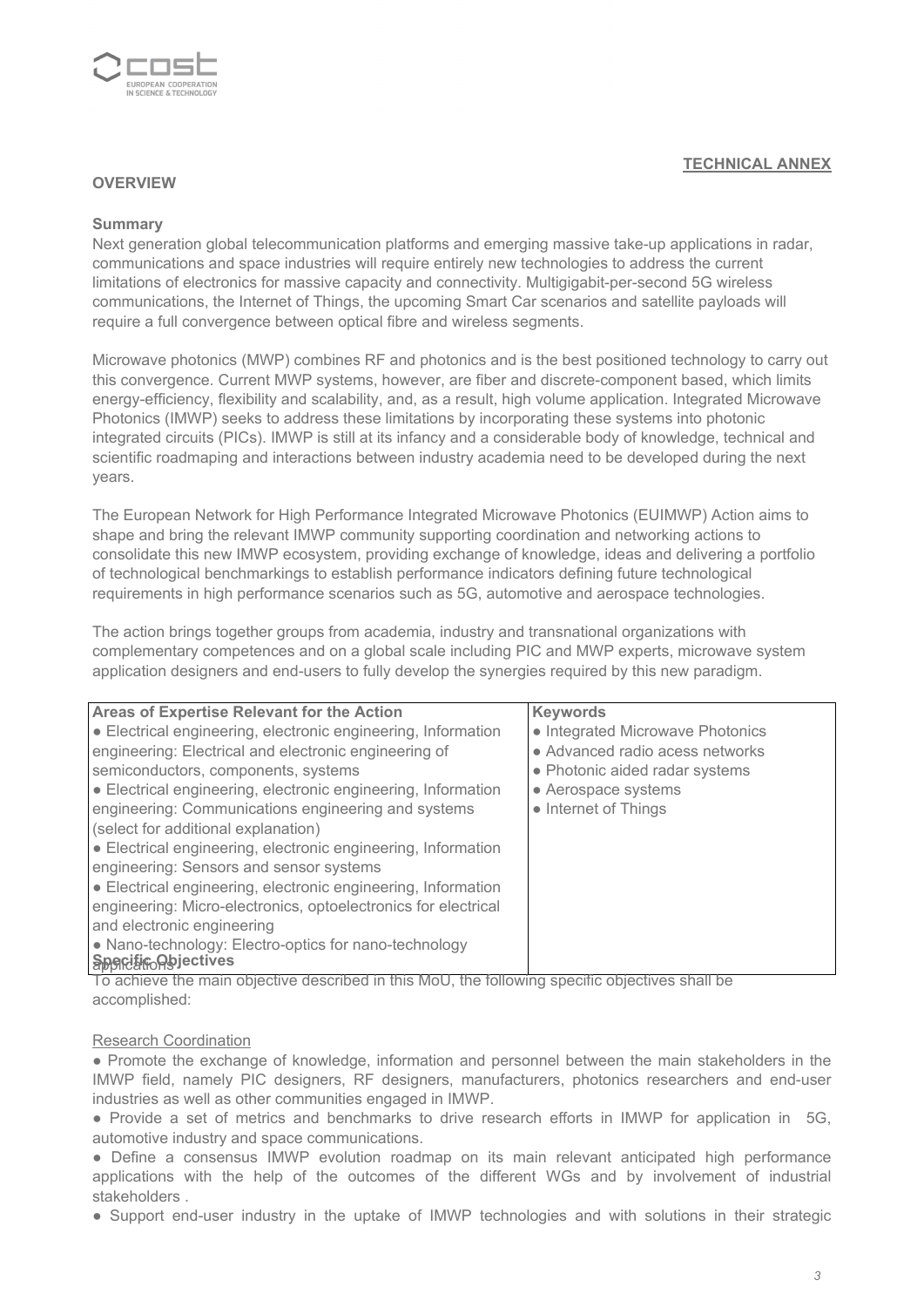

applications.

● Provide the necessary components to facilitate the uptake of IMWP (building blocks process design kits, models, libraries etc.)

● Promote the WG roadmaps as well as the consensus roadmap among relevant stakeholders, such as GFMs, end-user industry, research policy decision makers on European and national level.

● Provide to IWMP community an easy access to relevant research facilities by consolidating and supporting widely recognized initiatives to establish integrated Pan-European networks of facilities open for testing, developing and prototyping IMWP innovative systems.

● Involve industry, especially GFM, software providers PIC manufacturers and end-users in the areas of 5G, automotive and space applications for the definition of IMWP requirements and application scenarios.

● Provide input to the relevant standardization and regulatory bodies on IWMP matters.

#### **Capacity Building**

● Promote collaborative research actions across different IMWP stakeholders such as PIC designers, RF designers, manufacturers, photonics researchers and end-user industries.

• Foster a generation of ECIs with a unique (and, currently, extremely rare) set of competences ranging from PIC technologies, mm-wave/sub-THz engineering, IMWP, system engineering skills and enhanced technological transfer expertise

● Support new and incipient research networks between ECIs and young innovators to stimulate the identification of opportunities leading to the creation of spin-off companies in the IMWP area.

● Deliver training schools and MOOCs on the main fundamental aspects and applications areas on IMWP to make this field known by application engineers.

● Facilitate the participation of ITC countries in consortia and research programs related to IMWP and to the broader field of MWP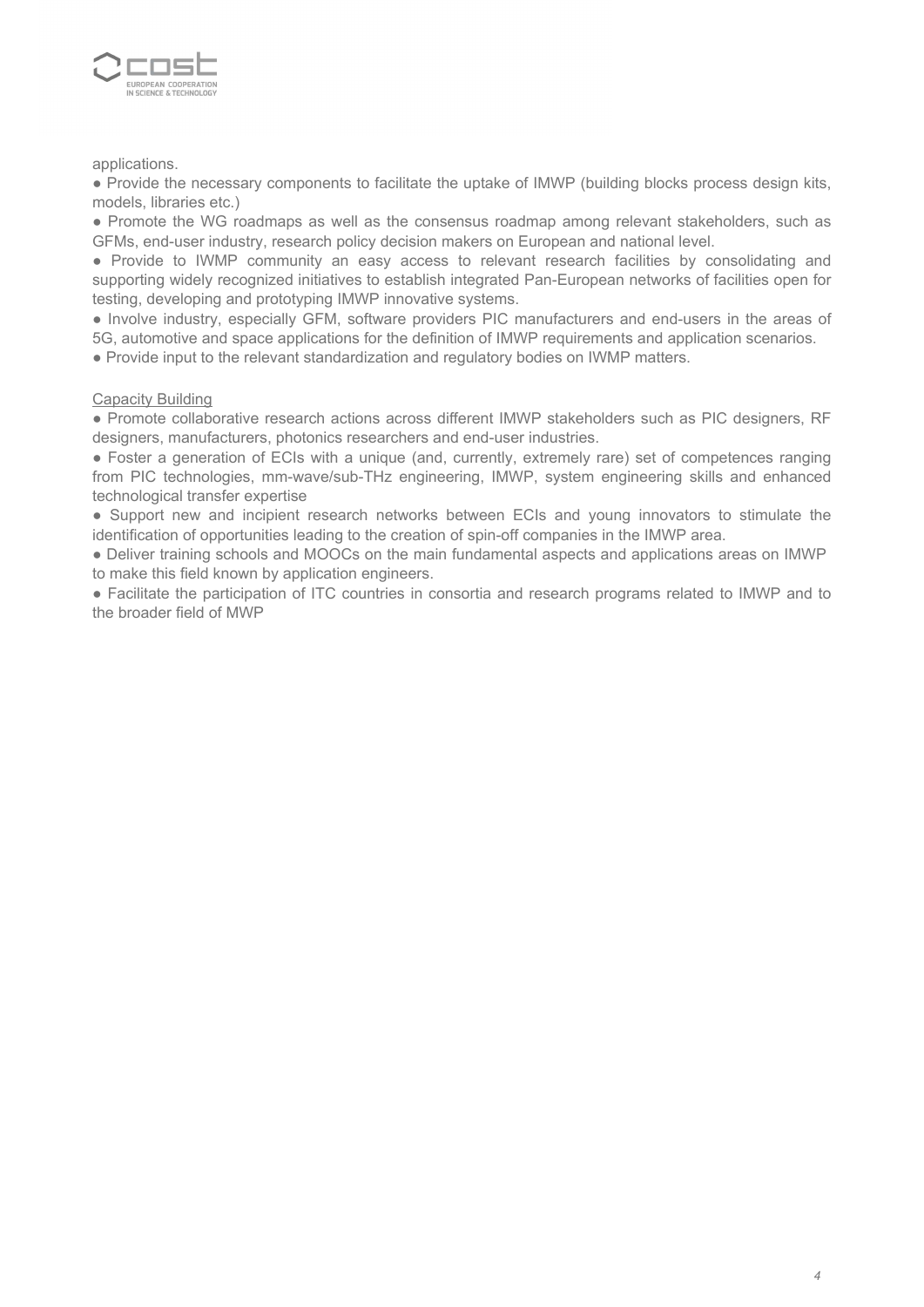

# **1) S&T EXCELLENCE**

## **A) CHALLENGE**

### I) DESCRIPTION OF THE CHALLENGE (MAIN AIM)

Microwave photonics (MWP) has evolved over the last 30 years to the point where it shows strong potential as a key enabling technology in fields such as optical fibre and wireless communications, automotive and aerospace engineering and bio-medicine. Highly demanding applications such as 5G are spurring the continued evolution of MWP, driven by ever increasing requirements in capacity and performance in terms of timing jitter, bandwidth, in addition to reduction of size, weight and power consumption (SWaP), and low-cost implementation. Current MWP systems, however, are fibre and discrete-component based, which limits energy-efficiency, flexibility and scalability, and, as a result, high volume application.

Photonic integration is emerging as a promising solution for providing compact and scalable photonic systems with the potential for implementing high bandwidth, fast and complex functionalities in an efficient way. This technology is driven by high bandwidth optical communications and massive deployment of low-cost optical interconnects for datacom. Photonic integration allows for low-cost, small footprint, reproducible and energy-efficient devices, which can be manufactured using generic foundry models (GFM) and multi project wafer runs (MPW). It is only natural then to consider the application of photonic integrated circuits (PICs) in the field of MWP. This approach creates a new paradigm for MWP: ubiquitous deployment combined with unsurpassed bandwidth. Known as Integrated Microwave Photonics (IMWP), this field has emerged during the last few years and is now experiencing rapid growth.

So far IMWP has been an effort of individual research groups, which often cannot cover the whole spectrum of competence from system level down to radiofrequency (RF) integrated circuits (ICs) and PIC design and fabrication capability. Therefore, it would be ideal to bring together groups with such complementary competences for the first time, and on a global scale including PIC and MWP experts, microwave system application designers and end-users to fully develop the synergies required by this new paradigm. The European Network for High Performance Integrated Microwave Photonics (EUIMWP) Action aims to shape and bring the relevant IMWP community supporting coordination and networking actions to consolidate this new IMWP ecosystem, providing exchange of knowledge, ideas and delivering a portfolio of technological benchmarks to establish performance indicators defining future technological requirements in high performance scenarios such as 5G, automotive and aerospace technologies.

COST Association AISBL | Avenue Louise 149 | 1050 Brussels, Belgium T+32 (0)2 533 3800 | F+32 (0)2 533 3890 | office@cost.eu | www.cost.eu

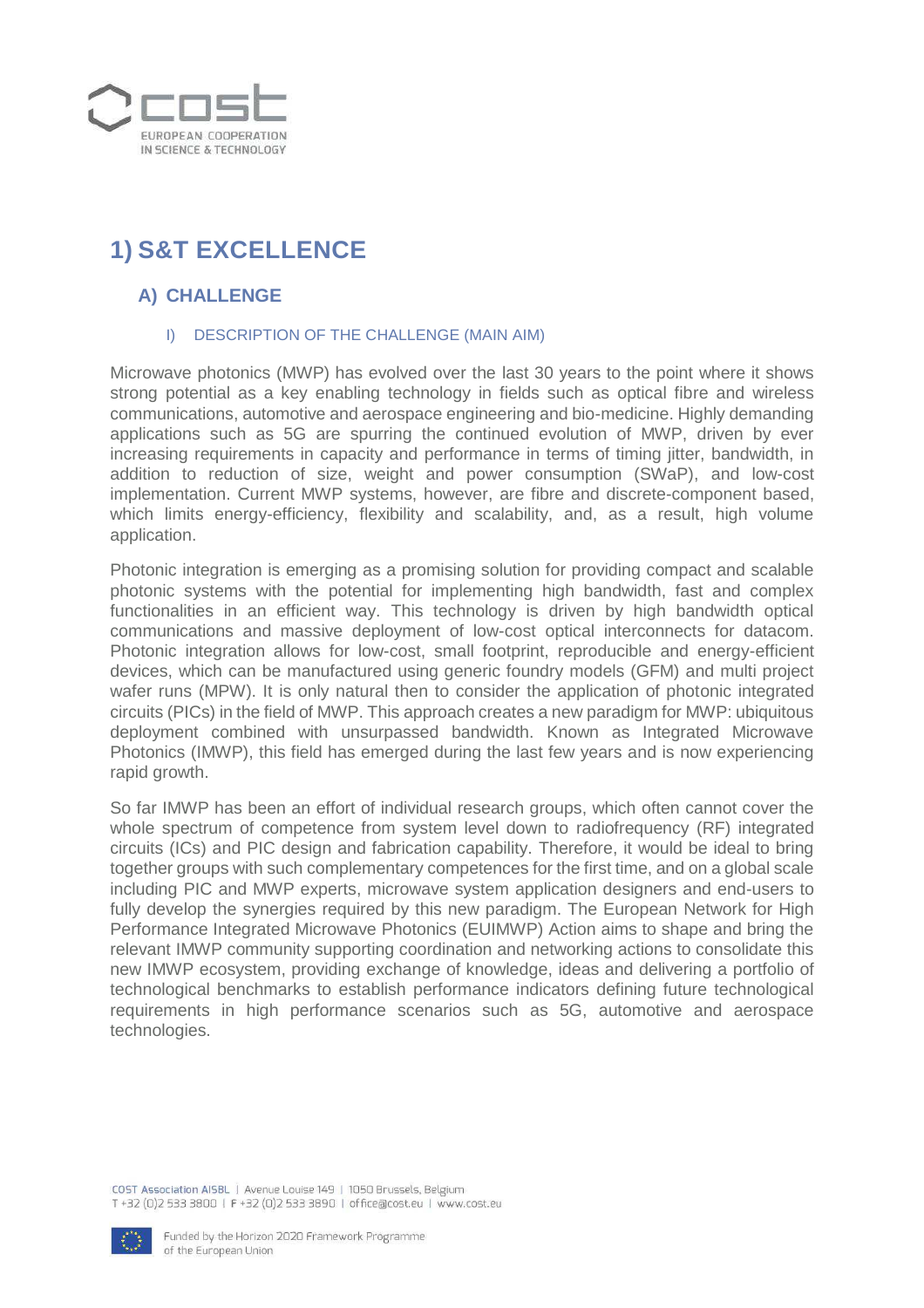

#### II) RELEVANCE AND TIMELINESS

Next generation global telecommunication platforms and emerging applications in radar, communications and space industries will require entirely new technologies to address the current limitations of electronics for massive capacity and connectivity. For example, multigigabit-per-second 5G wireless communications and the Internet of Things (IoT) will require a full convergence between the optical fibre and wireless segments. IMWP combines RF and photonics and is the best positioned technology to carry out this convergence. 5G communications will demand agile broadband fibre-wireless interfacing chips and front-ends both at the central office (COs) and Base Stations (BTs) to extend the operating spectrum to the millimetre bands (24 GHz – 90 GHz). In the automotive sector, the upcoming Smart Car scenarios demand flexible solutions combining reliable car-to-car and car-to-roadside communication with radar systems, both for blind spot detection (mostly @24 GHz) and for autonomous cruise control functionalities (mostly @77 GHz). IMWP can provide a solution capable of integrating both communications and radar with unprecedented flexibility. Compact high-frequency beam-steered systems based on IMWP technologies can be envisioned here. Future radar systems will require a wider spectral bandwidth (>40 GHz), lower timing jitter (<15 fs), and real-time signal processing during the next decade. That implies the need for photonicenabled radar implementation through IMWP technologies. The space sector calls for costeffective and low-SWaP telecommunications satellite payloads, which is a clear opportunity window for MWP. The European Space Agency (ESA) and the main satellite Primes in Europe and the US have a Roadmap that foresees the substantial introduction of Photonics by 2020. ESA, for example, is currently supporting the introduction of discrete-component MWP systems in their payloads and through the latest 'Invitations to Tender' has signalled the evolution to IMWP, for further SWaP reduction. Hence, IMWP is a key enabler of MWP for all these demanding applications and offers additional advantages of robustness and compactness, reduced phase noise, and potentially lowered costs.

Since 2004 PIC technology and eco-system development have been driven and supported in Europe by the European Commission (EC) leading to several platforms providing generic PIC foundry processes, based on material platforms like Indium Phosphide (InP), Silicon-On-Insulator (SOI) and Silicon Nitride ( $Si<sub>3</sub>N<sub>4</sub>$ ). Some initial projects were established to use this technology for IMWP. However, first IMWP outcomes showed that further progress is required to be competitive with incumbent microwave technologies. The main causes were: a) no single PIC technology clearly addressed all the IMWP performance requirements, b) the lack of maturity of GFMs and c) a non-existent evolution roadmap to overcome these limitations. These factors were instrumental in the partial disintegration of the potential networking framework that could have been established between academia and end user stakeholders on MWP research, with the subsequent loss of the momentum in Europe, thus hindering the development of IMWP for emerging markets.

However, two factors bring back IMWP on the map. The first one is the advent of the abovementioned "killer applications", with expected massive take-up, that have extremely challenging performance and scalability requirements. The second is the outstanding progress in PIC technology in terms of standardisation and quality of manufacturing processes. These can enable IMWP again to tackle these demanding challenges. Hence the EUIMWP Action is very timely and relevant for the main European academic and end-user stakeholders, since it aims at creating a cohesive framework to share knowledge and expertise in the field of IMWP. EUIMWP will define an IMWP evolution roadmap towards the anticipated high-performance applications by providing a set of metrics and benchmarks to drive research efforts and influence user-industry about IMWP technology for their future strategic applications. EUIMWP will achieve the targets through the Action members' unique combination of broad knowledge and multidisciplinary expertise in IMWP, PIC, high performance MWP-driven components, systems and applications.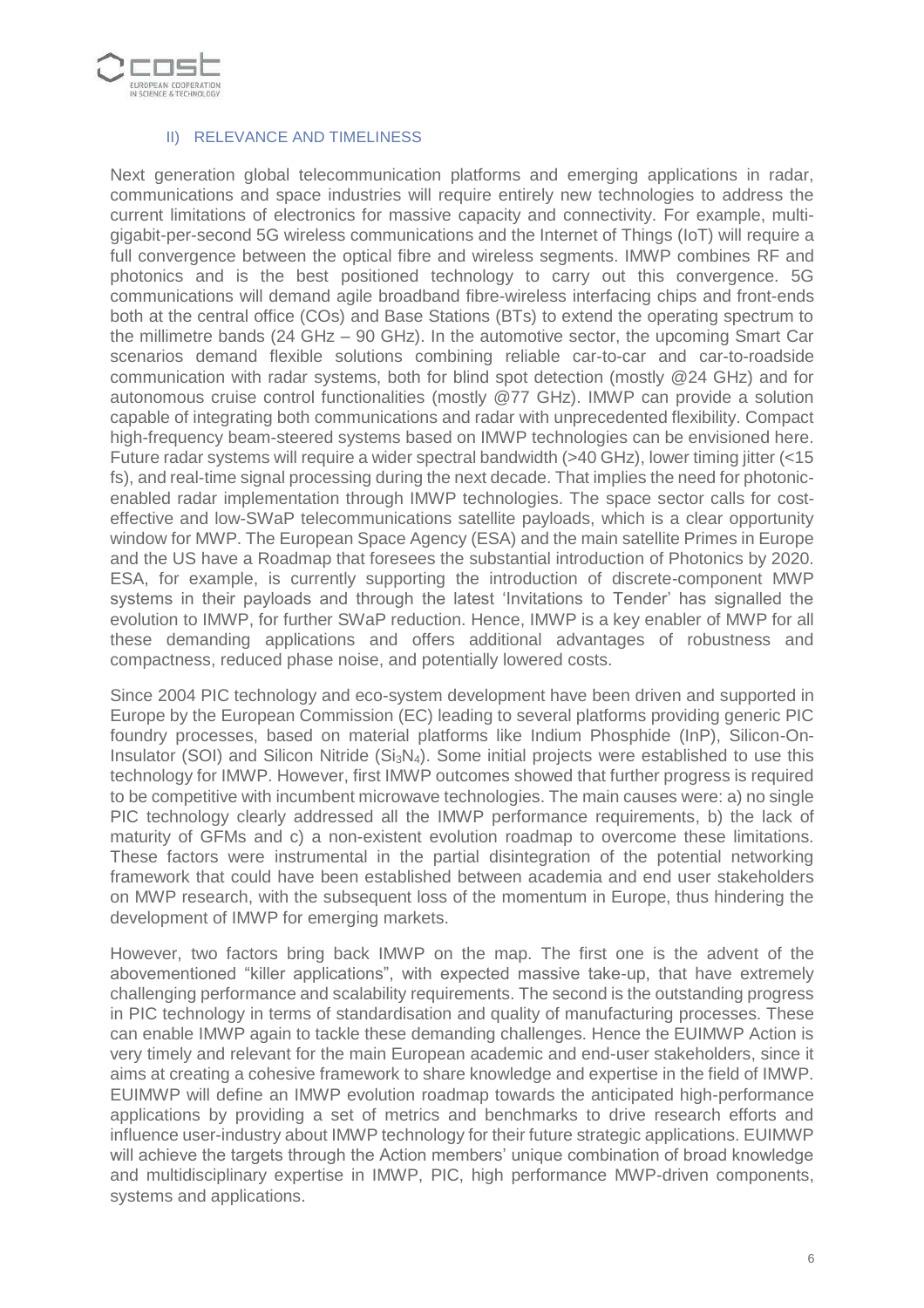

# **B) SPECIFIC OBJECTIVES**

### I) RESEARCH COORDINATION OBJECTIVES

The objective of the research coordination in EUIMWP is to foster an exchange of knowledge between the main stakeholders in the IMWP field (academia, research institutions, industry and end-users) to accelerate the collaboration and cross-fertilisation between them, with the scope to finally enable the IMWP field to reach the stage of maturity needed in applications.

This will be carried out by exchange of information and personnel, and through comparative studies and quality assessment processes. The successful implementation of the EUIMWP roadmap, will show the feasibility of IMWP for the selected high-performance applications. To achieve this ambitious objective, EUIMWP will focus on three strategic applications areas:

- 5G wireless communications: Next generation (5G) wireless communication systems will require 1,000 times more capacity then current networks. Access to mm-wave and sub-THz spectrum is a key requirement for reaching the required 100s Gb/s data rates. MWP techniques have already shown the potential for highly efficient mm-wave signal generation, distribution through optical fibres and direct fibre-wireless conversion at chipscale level. A work group (WG3) will work on the definition of the requirements for the critical components/subsystems needed for fibre-wireless interfacing at chip-integration scale. These will address efficient mm-wave and sub-THz carrier generation, energy efficiency, smaller SWaP and unprecedented bandwidths for the wireless links (10s to 100s Gb/s) for access networks and backhauling. From them a specific IMWP roadmap for 5G systems will be produced.
- **Aerospace systems and applications. Highly flexible and reconfigurable satellite** payloads are required for future satellite-based telecommunication systems. IMWP techniques are being considered as a possible low-SWaP alternative to digital systems for space-borne switches and transceivers. A work group (WG4) will define the potential IMWP solutions for specific aerospace and satellite applications leading to reduced SWaP, enhanced functionalities and robustness and low phase noise for on board LO generation. From them a specific IMWP roadmap for aerospace systems will be devised.
- Automotive: in the automotive field the convergence of communication and radar functionalities is highly desirable for reducing the SWaP and cost of the system. Moreover, frequency agility in radar can improve the localization efficiency. IMWP can facilitate the combination of these two functionalities, with the sharing of the same hardware and the reduction of SWaP and cost, and it can provide an extreme frequency agility that allows adapting the localization system to the specific traffic situation, improving its performance. The use of photonics also allows for an easy distribution of the RF communication and sensing signals enabling a coherent ground network of communication/radar antennas for an enhanced distributed localization system that support the car-to-car communication and sensing system. PIC technologies will be evaluated with the aim to providing both functionalities with a special emphasis on enhancing radar system performance in terms of target recognition, robustness and classification precision, and low power consumption. A work group (WG5) is defined to tackle this challenge. These requirements will set the specific roadmap for IMWP (sub)systems for automotive systems.

In order to achieve the above targets, EUIMWP will be structured into six specific research Working Groups (WGs): WG1: Fundamentals of PIC for MWP, WG2: Subsystem Development through IMWP for wireless communications and radar functionalities, WG3: IMWP for 5G; WG4: IMWP for aerospace; WG5: IMWP for automotive; WG6: Roadmap definition of the IMWP-based systems and coordination group. WGs 1 & 2 will explore the fundamental PIC technologies and subsystems development concepts for application to the challenges set by applications considered in WG3-WG5. Hence, WG1 through 5 will interact among them and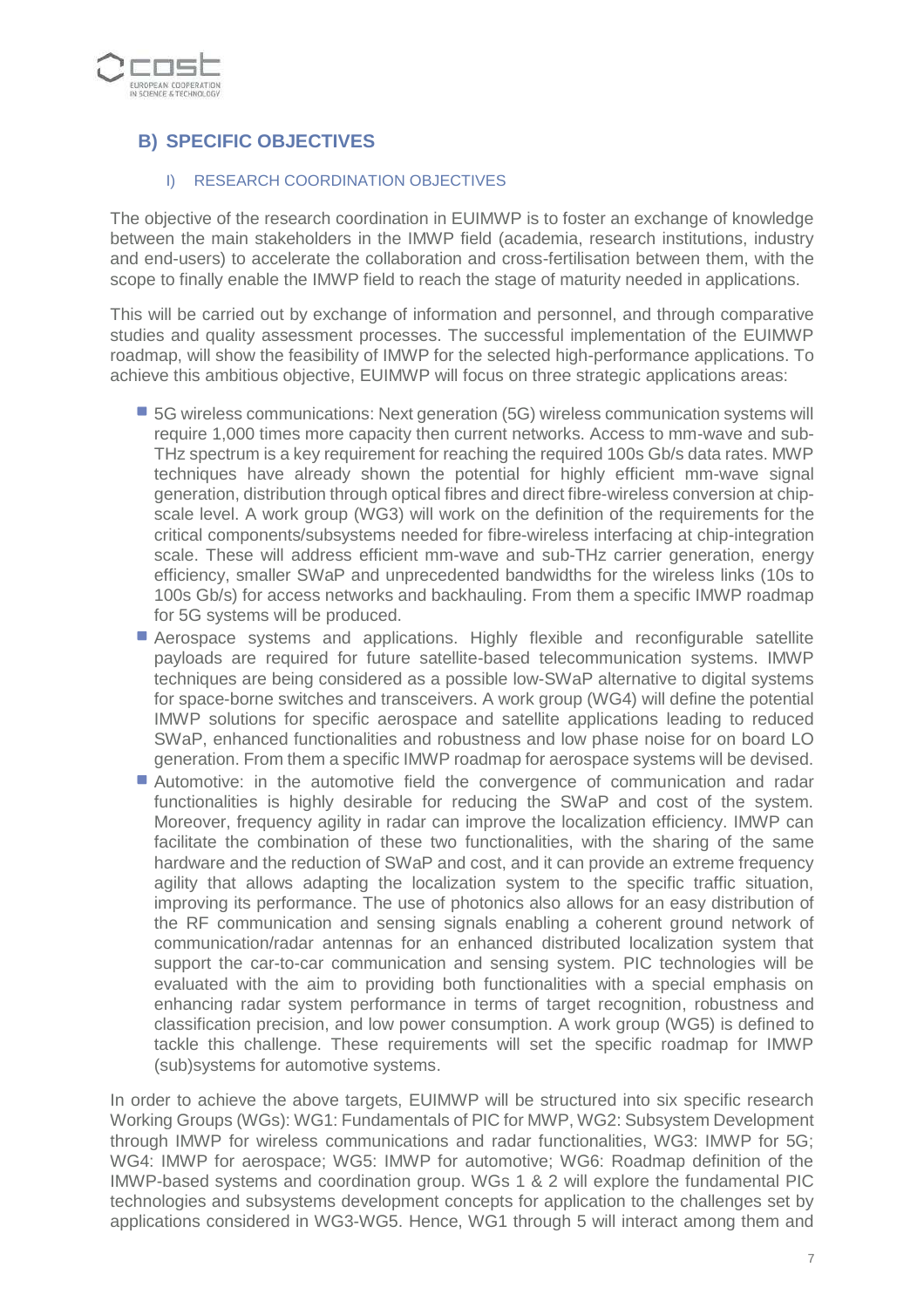

with a sixth WG, having the specific task to produce the EUIMWP global roadmap, which will be the cornerstone for the evolution of IMWP in the near/middle term future. WG6 will also have a catalysing role towards the exchange of knowledge between the WGs.

EUIMWP addresses explicitly the request for inclusiveness that is at the heart of COST. The Network of Proposers (NoP) includes a number of the COST-identified ITC, specifically Hungary, Poland, Slovenia, Ireland, Greece, Czech Republic, Portugal, and Cyprus. The EUIMWP network will facilitate the participation of such countries in the consortia and research programs related to IMWP and to the broader field of MWP. This is particularly relevant for those ITC countries that currently do not play leading roles in European PIC foundries programmes. The identification of clear collaboration needs within the field of IMWP will allow the formation of relevant consortia to apply for top research projects funded by H2020 and other international agencies, e.g., ERC. The knowledge exchange enabled by EUIMWP will foster and actively encourage the formation of new generations of Early Career Investigators (ECIs) and innovators on IMWP technologies. The Action will deliver Training Schools (TSs) on the main applications areas on IMWP, providing free-access to massive open access online courses (MOOCs) on IMWP in order to promote education, training and skill development.

#### II) CAPACITY-BUILDING OBJECTIVES

EUIMWP will provide a unique one-stop marketplace for the next years where industry and academia can build a strong and coordinated capacity in research. The major capacity building objectives of this Action is the promotion of collaborative research actions across different stakeholders such as PIC designers, RF designers, manufacturers, photonics researchers and end-user industries. Thus, EUIMWP will be fostering a generation of ECIs with a unique (and, currently, extremely rare) set of competences ranging from PIC technologies, mm-wave engineering, IMWP, system engineering skills and enhanced technological transfer expertise. The Action will also be supporting new and incipient research networks between ECIs and young innovators. The Action aims to consolidate and support widely recognized initiatives to establish integrated Pan-European networks of facilities open for testing, developing and prototyping IMWP innovative systems. The definition of the roadmap will serve as a catalyst to position the Action as a unique forum, which brings the most relevant players together to discuss IMWP technologies strategies beyond 2020. During its lifetime, it will be fully open to the incorporation of new partners from all COST member countries and other cooperating states as well as recognized international experts in the field.

## **C) PROGRESS BEYOND THE STATE-OF-THE-ART AND INNOVATION POTENTIAL**

### I) DESCRIPTION OF THE STATE-OF-THE-ART

IMWP has to face many challenges from the technology and application points of view. EUIMWP is focused on wireless communications, radar and aerospace ecosystems, which are the most demanding application scenarios. To justify this statement, a brief review of the state-of-the-art of each of these strategic applications is indicated. PIC Technologies for MWP: To date, only three material platforms: 1) Indium Phosphide (InP), 2) Silicon Nitride  $(Si<sub>3</sub>N<sub>4</sub>$ -SiO2) and 3) Silicon Photonics Si-Ph have reached the required maturity to be considered viable for the implementation of complex MWP circuits [1]. None of them offer so far IMWP Basic Building Blocks (BBBs) adapted to the current state-of-the-art GFM Models [2]. IMWP subsystems development: The activity in IMWP to date has focused on Application Specific Photonic Integrated Circuits (ASPICs) designed to perform a particular MWP functionality. ASPICs demonstrated so far implement very simple, low-end functionalities (filtering, arbitrary waveform generation, optoelectronic oscillation, phase shifting and delay lines) with moderate performance metrics and no multifunctional or programmable ability. Co-integration of photonics and RF parts has not yet been reported with the exception of very basic schemes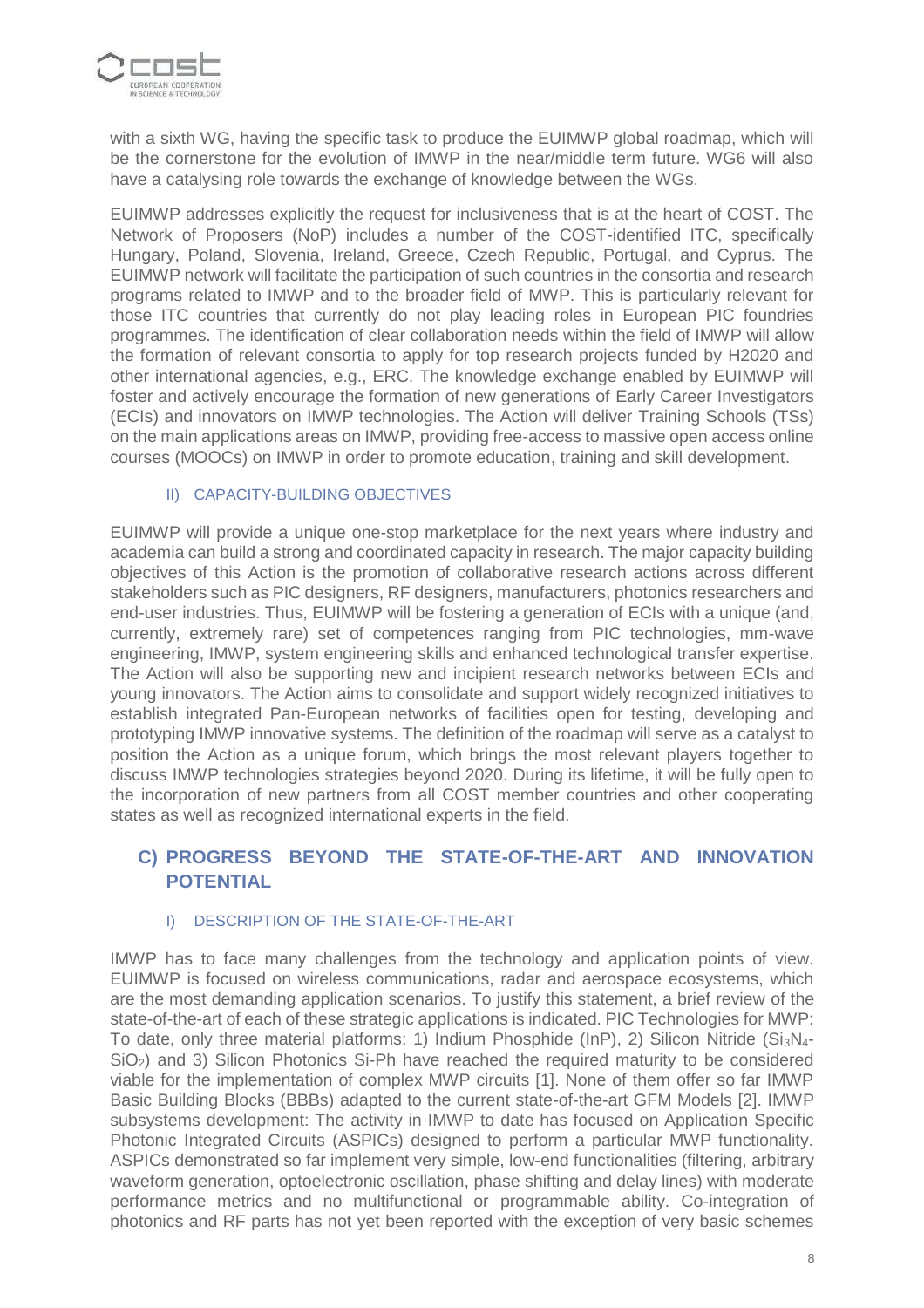

[2]. More complex or high-end subsystems such as those needed for applications combining communications and radar will require higher performance in terms of very stable radiofrequency (RF) sources, and very precise signal detection and digitization. Multifunctional radar systems also require the development of reconfigurable and software-defined MWP subsystems, capable of producing wideband waveforms over carriers ranging up to the millimetre waveband, above 30 GHz, while maintaining the phase stability necessary for coherent pulse-Doppler processing, target imaging, and clutter rejection [3]. The direct generation of modulated RF signals by means of direct digital synthesizers (DDSs) with acceptable stability is limited to a few GHz, and the necessary process of multiple upconversions worsens the generated signals phase noise [4]. Similarly, the precision of analogue-to-digital converters (ADCs) drops with increasing input bandwidth and sampling speed [5]. Photonics enables a new concept of multifunctional MWP systems that can manage in the same system several applications such as meteorology, environment monitoring, target detection and communications [6] by providing in a single chip several functionalities such as Photonic-based RF generation, beamforming and filtering. However, it is necessary to look forward towards photonics integration in order to reduce the SWaP of these photonics-based radar sub-systems. Wireless Communications: 5G communications imply a gigantic step forward compared to 4G and 3G. To briefly summarize, 5G targets extremely ambitious goals in terms of coverage and mobility (global & ubiquitous), number of connected users (over 100), maximum speed per user (10 Gb/s), spectral efficiency, latency and energy efficiency [7]. Meeting these targets will require a host of new technologies such as full duplex, device-todevice communication, MIMO, large number of small cells and the usage of the mm-wave and sub-THz spectrum (30 GHz to 300 GHz) [8,9]. Given the small cell sizes that are likely to be adopted in 5G, there will be a requirement to produce versatile and tuneable RF-photonic components (both for the central office and remote antenna units) in relatively large numbers and at low cost per unit. Current MWP systems are limited in their SWaP, making them unsuitable for large-scale use. There is therefore a motivation to employ IMWP in order to meet the required SWaP specifications for 5G [7,8]. Focusing on pico-cell wireless communications applications for 5G the operation beyond 50 GHz (E, W, D bands) offering links with data rates up to 100 Gb/s and flexible and reconfigurable RF-photonic front ends will be needed. When moving to higher frequency carriers the phase noise of the radio-frequency oscillator becomes a critical component that is challenging to integrate into MMIC technology platforms. However, generating the microwave and THz signals by photonic means provides not only inherent compatibility with fibre-optic communication systems but also the possibility to achieve extremely low-phase noise at the high-frequency carrier [9]. In terms of capacityenhancement and energy-reduction the advantages of Radio-over-Fibre-fed pico-cells for 5G scenarios can be improved further by means of radio beam steering within each cell, which effectively partitions each cell dynamically into smaller cells via space division multiplexing. For operation at high data rates, beam steering of wide-spectrum signals is needed, which requires so-called true-time-delay (TTD) techniques to drive the phased array antenna's (PAA) elements. Implementations of such TTD techniques by means of integrated tuneable optical resonator rings or by means of wavelength-selected delay lines have been reported [10,11]. The automotive communications for smart self-driving car scenarios and cooperative driving scenarios have attracted the attention of photonic technologies [12, 13]. Since the mutual positioning of the roadside terminal with respect to the car (or of the car with respect to other cars) is changing quickly, narrow fast steerable radio or optical beams are needed to convey the information in the limited time window available. Solutions may be devised based on integrated PAAs with a relatively high number of antenna elements in order to yield a narrow beam, and TTD-enabled beam steering to create a large bandwidth [14]. Therefore, to deal with the future 5G connectivity based on small-cells for high-density user numbers or highspeed mobility scenarios it is necessary to address the full photonics integration challenges of those subsystems. Aerospace communications and applications: The impact of photonics technologies is studied for aerospace technologies for many applications. In the case of satellite payloads, the programme ARTES has provided a sort of studies that have identified segments on telecommunications satellite payload to be replaced with photonics technologies.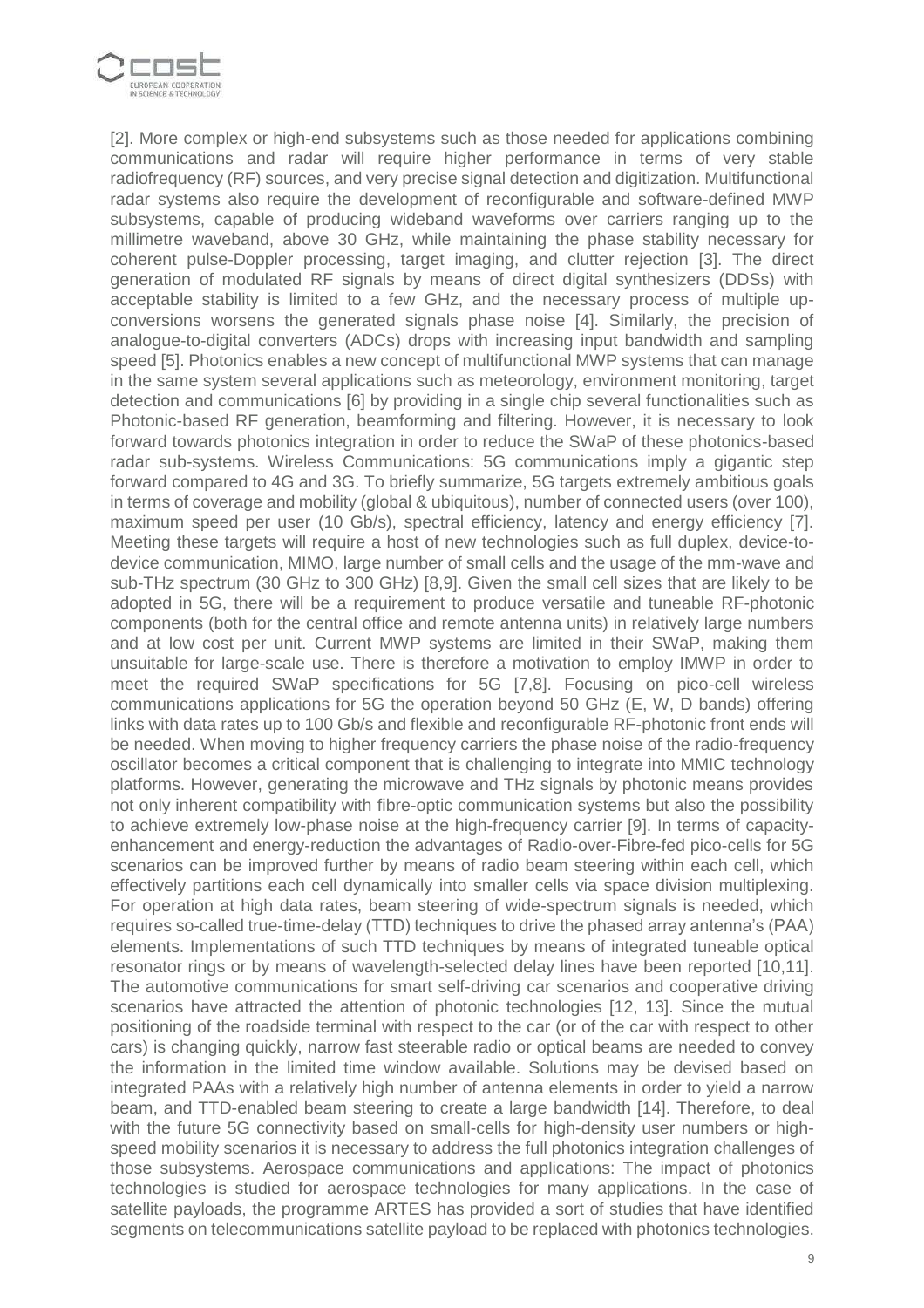

The building blocks on EO and OE converters, photonics down/up conversion stages, analogue optical links, optical switches and photonic frequency generator units were identified. The uses of this bulky photonics devices save considerably in terms of power consumption, mass and units into telecommunication payloads. However, the introduction of PIC technologies to further reduce SWaP adding flexibility to the telecommunications payloads in terms of frequency adaptation to accommodate one payload to different missions have not been reported [15]. As mentioned previously to meet satellite payload scenarios in order to extent operational life of the mission the compactness and reduced SWaP characteristics of IMWP technologies are required.

#### II) PROGRESS BEYOND THE STATE-OF-THE-ART

The aforementioned strategic applications face common challenges towards their realization in an integrated platform. The main one is how to achieve a monolithic PIC integration approach that will combine, on a single platform, the different critical sub-systems identified on each application with sufficient performance. At this stage, in fact, there are a number of different material platforms (InP, silicon photonics, silicon nitride and lithium niobate) each with different desirable performance metrics, and it is not yet clear which one will eventually provide the best solution for IMWP applications, as a considerable number of trade-offs that need to be considered exist. Besides, these are not only relevant from a technology point of view but also from the performance requirements of MWP systems. To date, hybrid integration approaches are commonly employed to combine the advantages of several platforms and reach the required system-level specifications. Overcoming the actual limitations of the state of the art requires working along the following lines:

**PICs and subsystems for IMWP:** Definition of the characteristics of the current GFM for IMWP technologies. i) Definition of a set of common photonics building blocks (BBs) and process design kits (PDKs) to IMWP, ii) Definition of MPW to host the integration and implementation of IMWP requirements, iii) Dynamic and update portfolio of key capabilities to perform high performance behaviour and how to define them according to available PIC technology and iv) design of complex and multifunction software-defined IMWP chips.

**Wireless Communications applications:** - Definition of critical subsystems to be integrated under PIC platforms for the 5G application scenarios of pico-cell wireless communications. In particular, i) Low-phase noise sub-THz carrier frequency generation and agile tuneable multiband/multifunction MWP front-ends (e.g. for filtering, beamforming), ii) Broadband photodetection beyond D band, iii) 2D beam steering and co-integration with tuneable laser diodes for enhanced resolution and fast tuning. - Identify the monolithic PIC large-scale platforms and their requirements that fit under the defined critical subsystems. - Settle the bounds that limit the integration of the identified subsystems under IMWP to establish a specific technological roadmap.

**Radar applications:** - Definition of the critical subsystems to be deployed on PIC platforms with the performance required by radar applications, especially automotive scenarios. In particular, i) tuneable high-Q optical filters for mode selection and sideband/carrier filtering, ii) high-linearity phase and amplitude modulators for electrical-to-optical conversion, iii) low-noise and high-responsivity photodetectors for optical-to-electrical conversion. - Monolithic approach of PIC integration to minimize SWaP and cost where a single technological platform is used for the fabrication of all the required optical components.

**Aerospace Applications:** Definition of the IMWP technologies available to integrate critical photonics subsystems with potential benefits towards future satellite payload systems. i) sub-THz Photonics sources (Q/V band) on a chip compared with actual bulky fibre-based lasers, iii) PIC integration of key telecommunications payload segments based on IMWP blocks of combiners, dividers and phase modulators. – Requirements of the integration of telecommunications satellite payloads under IMWP technologies.

Furthermore, the **definition of a general roadmap for IMWP** from the specific evolution roadmaps of the three application fields is expected to act as the key to its future successful exploitation. The use of GFM according to each IMWP technology will help to lower the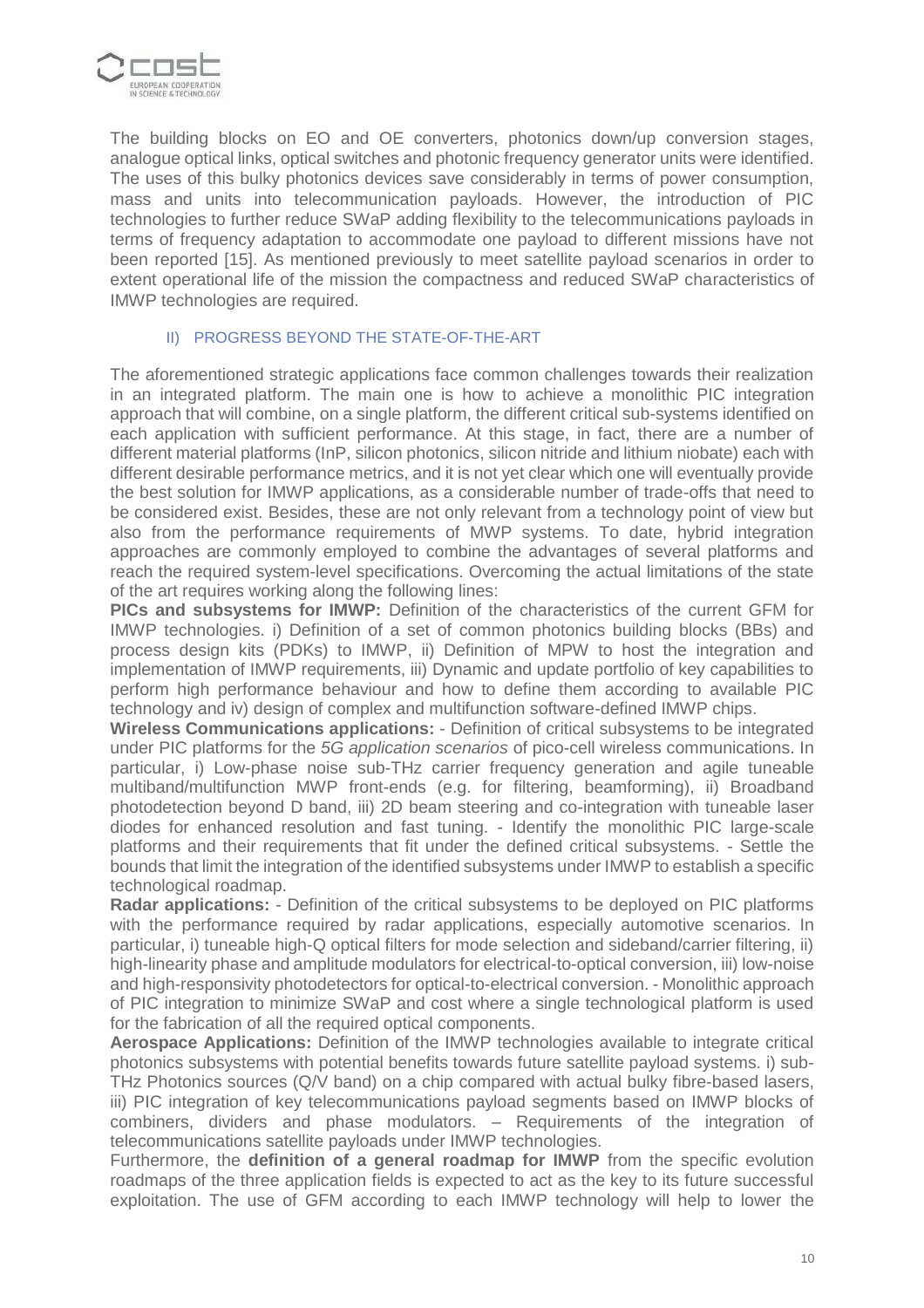

fabrication costs and bring benefits derived from the economies of scale as they will become ready to use and to discuss for the end-user industry.

#### III) INNOVATION IN TACKLING THE CHALLENGE

In order to provide a common interface for the challenges on IMWP devised by the three selected strategic application scenarios, an innovative research approach in terms of networking is required. The novel networking approach among researchers in photonics technologies, integrated devices and applied systems enabled by EUIMWP is fundamental. This synergy between a broad range of multidisciplinary competences will allow to gather the different knowledge backgrounds and expertise to address the complex challenge of bringing IMWP technologies closer to commercial reality. This will be done by making it ready to meet the specification rules set by foundries and by developing specific building blocks, design kits and libraries ready for external use. In addition, other innovative approaches will allow new research angles and results:

- Each targeted strategic application needs to define new methods to validate the proposed requirements. All of them will share a common background on IMWP technologies that offers different capabilities, but they need to be able to compare their advantages to provide a comparable library of behaviours. New metrics for simulation accuracy are needed, which could be user-oriented (design or device), or application specific. The Action brings an opportunity for the formation of new experts by teaching PIC design to researchers with a background related to the application.
- A new approach to provide a clear definition of the application in terms of IMWP technologies is envisaged. New photonics BBs and PDK will be added to the software designers' libraries reflecting those applications requirements, easing the adoption of reliable IMWP technologies based on PIC designs through simulation and testing.
- **The Action will work jointly with PIC foundries and software providers to develop novel** libraries of component models or complement existing ones to include metrics relevant to analogue applications, e.g. including nonlinear behaviour of photonic components. This capability is needed to estimate some performance parameters (e.g. spurious-free dynamic range) that are critical for analogue applications and to allow accurate simulation of system-level MWP functions before fabrication. This result will be made available to the photonics community as a whole and is expected to be beneficial for wider field of applications.
- The definition of a roadmap motivated by the applications and supported by IMWP technologies will be crucial. It is necessary to define and validate the application requirements under IMWP, in order to develop high performance applications including 5G, automotive and space technologies.

Action participants will provide access to experimental facilities in a coordinated way. Partners will have access to foundries facilities and designer's libraries on different PIC technologies. Such a holistic approach cannot be achieved by paper and simulation studies alone; test beds and experiments are needed to gain new insights and to validate new IMWP technologies.

## **D) ADDED VALUE OF NETWORKING**

## I) IN RELATION TO THE CHALLENGE

EUIMWP is the added value tool to bring different research communities under photonics technologies (1) to tackle the gap between the research outcomes and the end-user requirements (2) to push the technological readiness level of IMWP one level higher from technological concepts (Technology Readiness Level (TRL) 2-3) to its possible validation (TRL 4-5) in order to meet the requirements of next-generation of innovative and high-performance systems in communications, radar and space. In particular: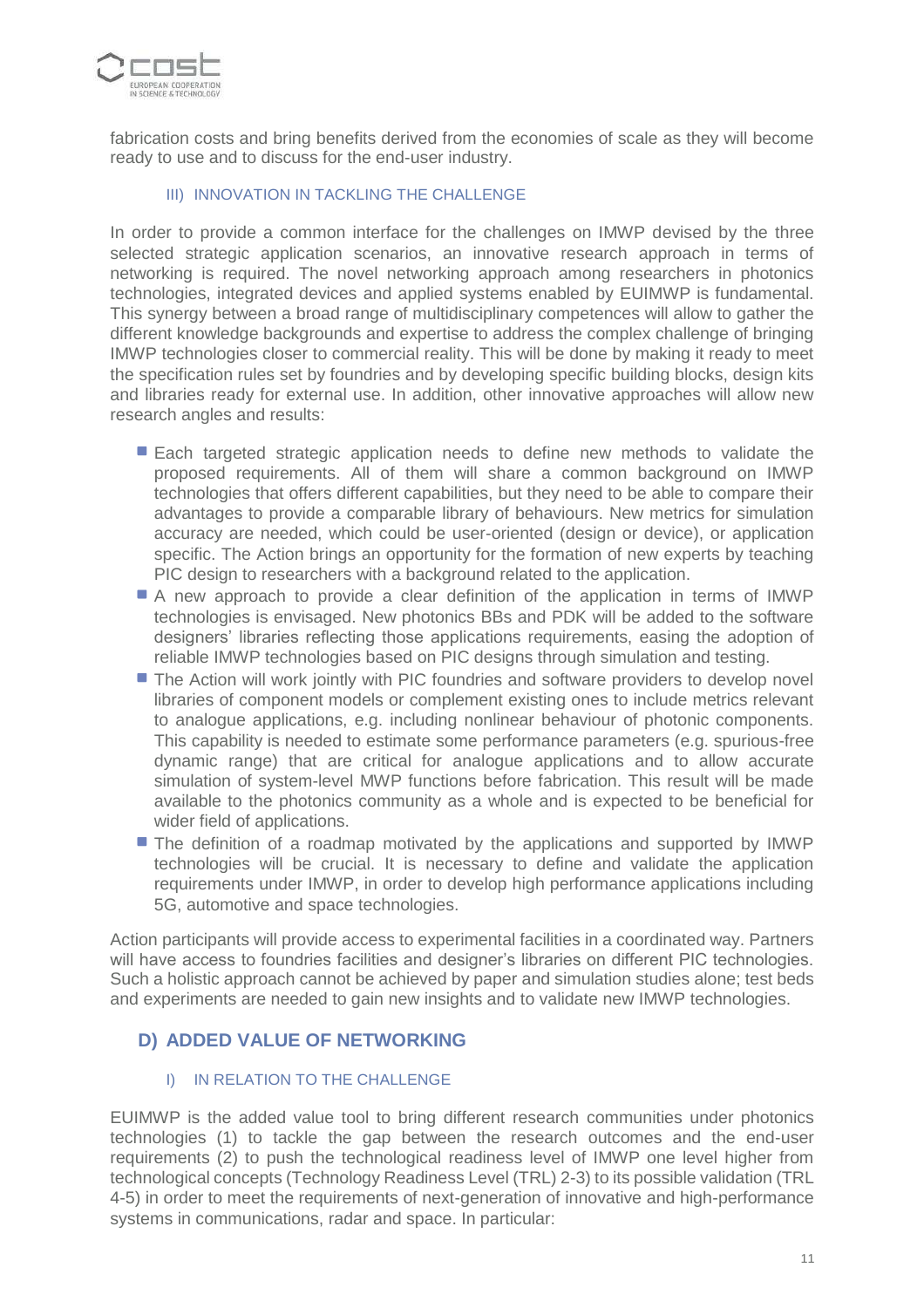

Scientific networking: Excellent science based on a high quality interdisciplinary research approach that will combine the expertise from user-industry, foundries, photonics designers, research centres and academia. The Action will provide the opportunity for high-quality research initiating future collaboration towards key scientific and technological advances on IMWP.

Innovative networking: The Action aims to build the IMWP value chain (vertical) with the added value that: 1) future target metrics for IMWP applications become clear to the (academic) researchers and 2) end users (industry) become aware of the potential of IMWP as a novel technology.

Inter-disciplinary networking: IMWP is inherently multidisciplinary and requires thorough knowledge of material science (material nonlinearities), photonics, electronics, and integration technologies, all at the same time. Knowledge of PIC simulation and PDK design tools are required, as well as fabrication technologies and characterization techniques. Knowledge of applications is required when PICs and systems are designed. EUIMWP provides these interdisciplinary approach as a unique opportunity for training the new generations of ECIs to provide them with the tools to face the future societal challenges with IMWP.

Open and new networking: IMWP is a new field with potentially novel applications that are maybe unforeseen. Therefore, new players need to be added when these opportunities arise during the Action and new Working Groups will be created to consider them.

#### II) IN RELATION TO EXISTING EFFORTS AT EUROPEAN AND/OR INTERNATIONAL LEVEL

This Action within the COST framework is totally different from others research initiatives carried within EU, e.g., H2020 CSA. In fact, this Action will be open for collaboration with other parties and stakeholders without any burden of partnerships or legal bounds. Therefore, it facilitates the access for researchers that are not capable to join such initiatives on PIC and IMWP due financial issues and allows the participation of wider audience. There are efforts at the European level targeting research on PIC and IMWP as well as at the international level. Specifically, it is worth to mention that EU ACTPHAST project offers a free prototyping service to SMEs on seven photonic technology platforms, among which the JePPIX platforms for InP and TriPleX technology, EU coordinate and support action (CSA) LightJumps and the national Dutch programme MEMPHIS II. The EU CSA LightJumps aims to accelerate and support business development of photonics SMEs, by means of high level business mentoring and business planning. The EU CSA PICs4All stimulates interest in photonic integration; increases the number of specialized scouts in the photonic integration field, and enhances introduction of ASPICs at the industrial level. On the other hand, it is worth pointing the FIWIN5G MSCA training network that pursuits to produce the training of ECI on the area of 5G high-speed wireless internet and beyond. On a global basis, the Ministry of Science and Technology of China supported photonics integrated projects under the National Basic Research Program or 973 Program. In USA, the recent American Institute of Manufacturing for integrated photonics is focusing a relevant and unique national effort on this area supported by US government. Differently from those efforts, which are addressing pre-defined agendas, this Action can freely explore new topics and ideas about IMWP, using the networking outcomes coming from its participants, and join the effort of mixing the various competences identified above.

EUIMWP Action will be capable to provide technical inputs to many of the world standardisation and regulatory bodies, e.g., IEEE, APT and ITU-T. The Action will collaborate with those aforementioned projects in order to cross-fertilise the networking and allow a major participation to discuss common topics to foster future projects. Moreover, the value of the networking of researchers provided by Actions is recognised by the international community, since colleagues from other regions (e.g., America and Asia/Pacific) have been asking to join several Actions, namely those in the area of photonics and communications.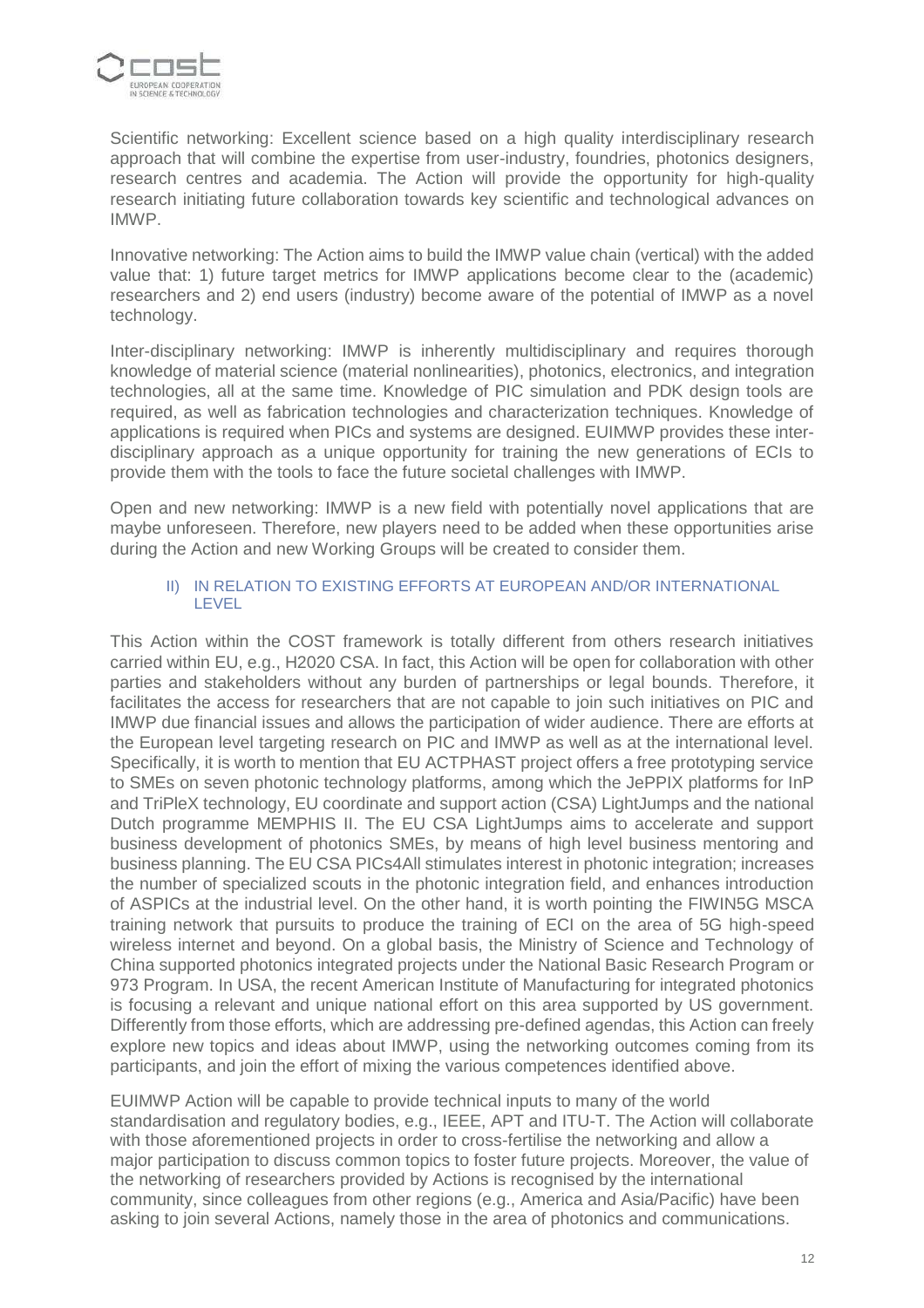

This global dimension of an Action enables a better exchange of results (at the various levels, i.e., theoretical, experimental, measurement, simulation, and so on), a wider assessment of models (contributing to a better acceptance of the resulting models), and a "faster" path to contributions to common ground of standardisation bodies (given the full international dimension of the supporting institutions). This is not a new experience in COST, as many of Actions have provided inputs to the above-mentioned entities on behalf of COST.

# **2) IMPACT**

## **A) EXPECTED IMPACT**

#### I) SHORT-TERM AND LONG-TERM SCIENTIFIC, TECHNOLOGICAL, AND/OR SOCIOECONOMIC IMPACTS

In what follows, EUIMWP's key impact goals are summarized, showing how they relate to the expected ones (indicating in between parentheses the contribution to short- and long-term impacts –(ShT) and (LoT)– in scientific, technological, and socioeconomic components –(SiC), (TeC) and (SoC):

IMWP roadmap: EUIMWP aims to influence on the future of mainstream high-performance applications sectors, specifically Space, 5G Wireless communications and automotive through IMWP technologies. The EUIMWP IMWP roadmap pursues a twofold-objective. Firstly, the definition of a common framework to identify and validate which are the key requirements imposed to IMWP technology by the selected applications (specific roadmaps). Then, these roadmaps will be integrated into a general one that shall provide the envisioned capabilities of the multidisciplinary IMWP technological approach. EUIMWP will give this vision on an evidence-based manner and with a comparative assessment between technologies. Thus, clarification of capabilities of each PIC material platform and application requirements may lead to a reduced uncertainty for potential industrial inversion. (ShT, LoT, SiC, TeC, SoC)

PIC as Key Enabling Technology: EUIMWP Action aims to impact the main industry and investor perception on integrated photonics technologies as the key enabler asset for their applications "beyond 2020". On the long-term EUIMWP will define the foundations and requirements of fully integrated PIC solutions for each strategic application benefiting the active companies (manufacturers, end users) participating in the Action since, this information is strategic to gain competitive advantage. On the short-term the definition of novel IMWPspecific BBs, PDKs and validation models over the existing generic PIC solutions for each key component will provide immediate impact on available technology. Companies (design houses, design software, foundries) with activity on integrated optics participating in the Action will immediately benefit as this will allow them to expand their business model to embrace IMWP. EUIMWP networking will provide new methods and solutions not available today from IMWP. (ShT, LoT, SiC, TeC, SoC)

Spreading Excellence European front-end knowledge area: EUIMWP NoP is geographically diverse, includes most of COST member countries and Inclusiveness Target Countries (ITC). It provides a unique opportunity for effective inclusiveness and widened participation in European science, promoting scientists in IMWP and empowering new actors on the stage of the scientific and technological areas tackled by this Action. This fact, together with the open and bottom-up spirit of COST, is a key factor for spreading knowledge over every region in Europe, and to give research centres and institutions in ITCs the opportunity to link to the major players in the H2020 framework. (ShT, LoT, SiC, TeC, SoC)

Fostering the young talent: The young innovators and ECI's participants at EUIMWP will be working in topics that are the basis for the future photonics technologies. As a consequence of the COST networking they will be able to access a unique platform of PIC facilities and interact with the world-leading IMWP expertise provided by the Action NoP (ShT, SiC).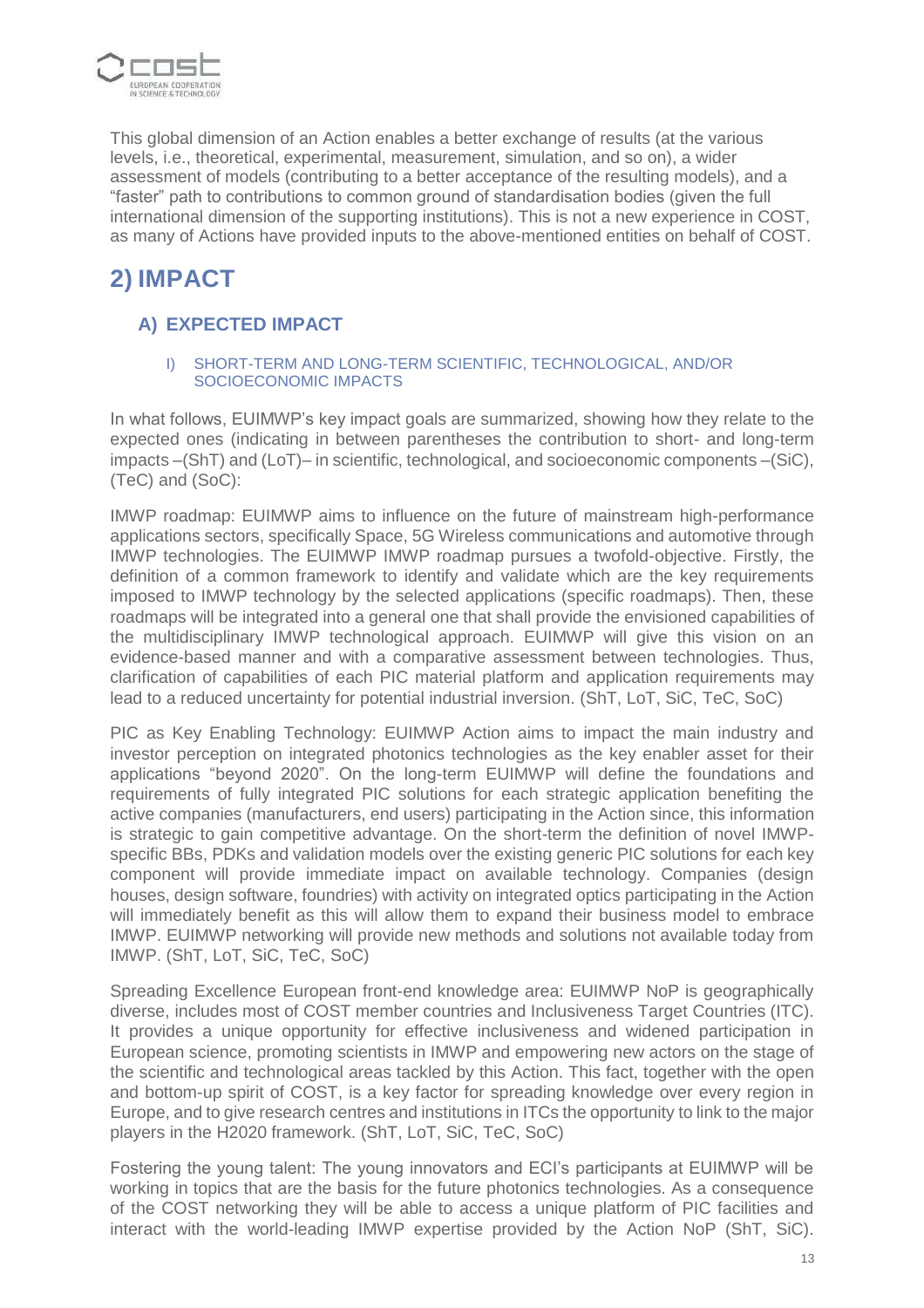

Moreover, that interaction will facilitate being in touch with upcoming research projects in the H2020 program and build connections to the most relevant industries and institutions on this field. This will provide them with knowledge and experience and will equip them with the breadth of intellectual and management skills that will be required for future technological leadership.(LoT, TeC)

Addressing the Societal challenges: The ICT is transversal to the societal challenges that have been identified by the EC for the H2020 framework. Photonics technologies are the key enabling components to develop ICT in order to address societal challenges. For instance, for the challenge imposed by inclusive, innovative and secure societies, the use of IMWP will increase information access for all citizens, through the development of the future Internet infrastructure with multi-Tb capacity, while reducing the networks' carbon footprint and the overall cost per bit. Those envisaged IMWP-based products will enable the development of future smart cities, smart home, remote health, smart mobility to impact on all areas of the society. (LoT, SiC, TeC, SoC)

From COST to beyond 2020: EUIMWP developed expertise will put their members in an excellent position to provide expert advice to government, industry and standardization bodies on potential applications and worldwide trends in this technology, adding considerably to the EU's competitiveness in emerging IMWP technologies. The EUIMWP Network of Proposers (NoP), together with their institutions, gathers many of the academic and industrial researchers in the area, and brings previously established links to international standardization bodies and industry groups, namely ETSI, 3GPP-RAN4 (Radio Access Network), CTIA (USA), 5G-PPP (EU) and the Photonics21 PPP (EU). In particular and from the production of a roadmap of requirements and recommendations EUIMWP will draft White Papers and submit recommendations to theses standardization bodies, potentially impacting some decision makers and strategies for "beyond 2020" on 5G and integrated photonics. (LoT, TeC)

## **B) MEASURES TO MAXIMISE IMPACT**

## I) PLAN FOR INVOLVING THE MOST RELEVANT STAKEHOLDERS

In the area of IMWP technologies more specifically in the area of PIC, communications. automotive, radar and space technologies one can identify a number of institutional stakeholders, as follows: universities (UNIs), institutional research centres (IRCs), and End User Solutions vendors (EUVs), PIC manufacturers, designers and integrators (PICs), SMEs in the various technological areas related to the sector (SMEs), regulators (REGs) and policy makers (POMs). EUIMWP plans to involve these key stakeholders to participate, in a number of actions listed below (indicating in between parentheses the corresponding stakeholders):

- **The EUIMWP's NoP already includes many stakeholders in the area, encompassing all** key institutions and organizations (UNIs, IRCs, EUVs, PICs, SMEs).
- Members of EUIMWP's NoP have significant links to industry. On top of those already involved in the NoP, others will be invited to join and form an advisory Committee (EUVs, PICs, SMEs).
- EUIMWP will establish and invite to join a list of the research groups in Europe with activity in the area of the Action (UNIs, IRCs, EUVs, PICs, SMEs).
- EUIMWP will establish a list of the Graduate Schools (i.e., universities awarding a Ph.D. degree) in Europe with activity in the area of the Action, so that the Action can reach Ph.D. students for its TSs (UNIs).
- Researchers from outside Europe involved in previous Actions and projects in the area (e.g., USA, Canada, Brazil, China, Japan and Australia) will be invited to continue their involvement on specific topics of the Action and join an Advisory Committee (UNIs, IRCs, EUVs, PICs).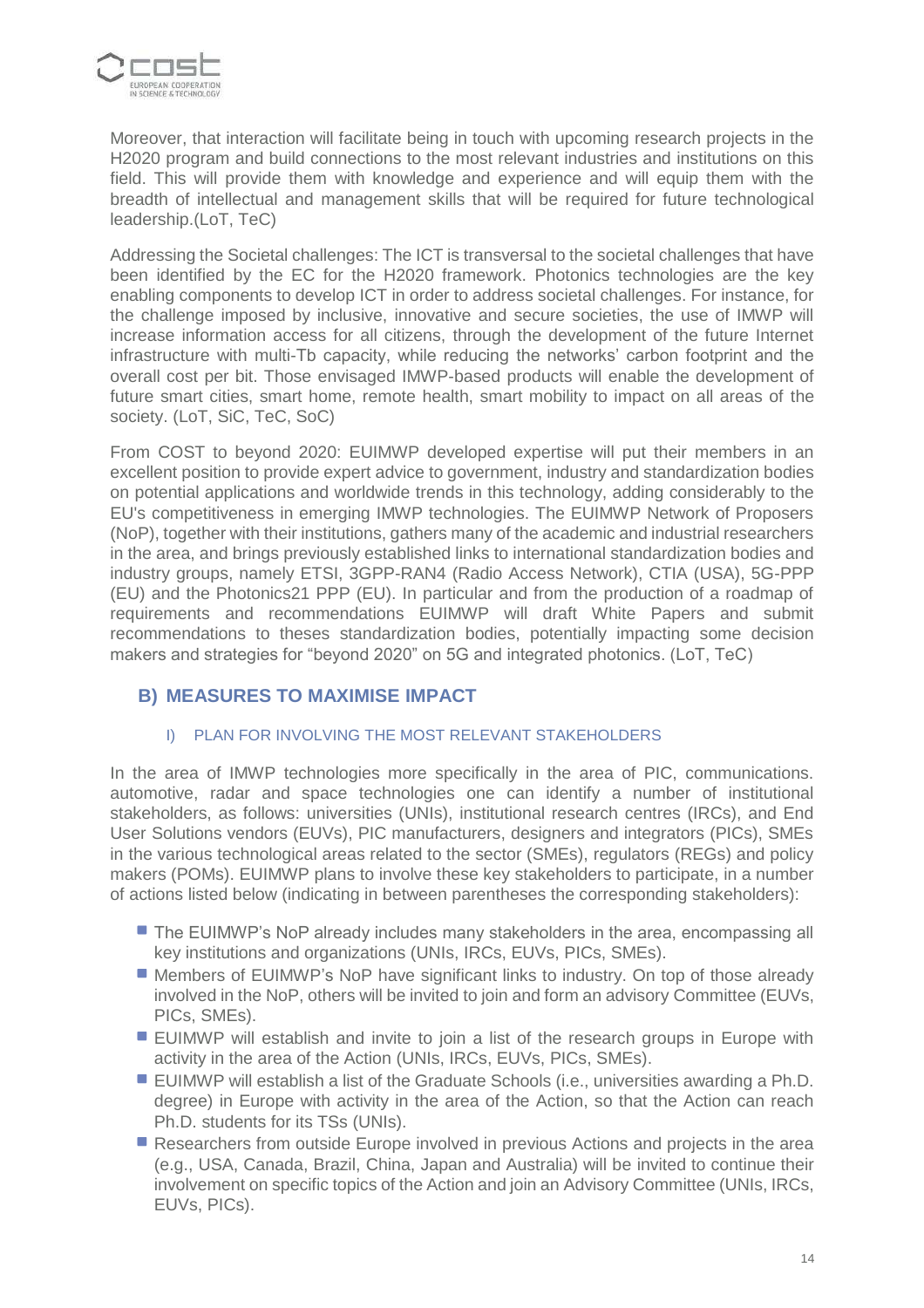

- EUIMWP has received expressions of interest from international partner countries (IPC) with active presence at standardization bodies and international RTD governmental agencies. The Action will integrate them in order to be pro-active in addressing standardisation and regulator stakeholders (at both the national and international level), by presenting Action´s outcomes on these fora and invite relevant players to events on specific topics of their interest. (EUVs, PICs, REGs, POMs).
- Members of the EUIMWP's NoP are part of many H2020 R&D projects, easily enabling the establishment of links and joint collaborations with these projects (and the other projects can be reached via the EC Coordination Meetings), e.g., for the exchange of data or for the organization of common TSs and workshops (UNIs, IRCs, EUVs, PICs, SMEs).
- Members of the EUIMWP's NoP are part of key European PPP bodies, hence, having direct access to the organizations participating in these bodies, to which the Action will be presented (UNIs, IRCs, EUVs, PICs, SMEs).
- **EUIMWP** Action will be involved in ECOC (European Conference on Optical Communications), the main European conference in photonics, also at EUCNC, OFC and MWP conferences, enabling direct contacts with its organizations to organize industrial-research workshops (UNIs, IRCs, EUVs, PICs, SMEs).
- **The NoP** is confident that with this list of Actions to actively involve the various stakeholders, the EUIMWP Action will succeed in maximizing its impact at the various levels, ranging from short- to long-terms, and encompassing the scientific, technological, and socioeconomic component
	- II) DISSEMINATION AND/OR EXPLOITATION PLAN

Dissemination is a key component of an Action, given its R&D dimension, together with the development of basic technology and the training of researchers. EUIMWP will target dissemination audience by a number of initiatives including:

- Organization of TS, with EUIMWP lecturers and from other Actions and H2020 R&D projects, open to the community at large, especially to ECI and ITC, with public proceedings publications.
- **Participation on well-established integrated technologies TSs and doctorate programs** by EUIMWP NoP, with special attention to ECI and young innovators from ITC.
- Organization of topic-specific Special Sessions and Workshops co-located in international conferences, namely ECOC and EuCNC, but extended to the IEEE MWP, CLEO, EuMW, PIC international conference, OFC or IRMMW-THz will be encouraged in order to form EUIMWP research-industry roundtable discussion groups and their reports to be published.
- Co-organization of a workshop about "Women in Photonics" with IEEE, and/or national research agencies (FECYT, EPSRC) co-located in an international conference, e.g., ECOC and OFC.
- Organization of Final Meeting (FM) event collocated with a conference in the area to be open to any professional from academia, industry and society.
- **Proactive participation on COST supervised and organized events and activities and** presentation of EUIMWP in EC Coordination Meetings to reach projects in the same area.
- **Organization of MC meetings each 4 month, for internal dissemination.**
- **Production of a MOOC with EUIMWP lecturers on IMWP, by the end of the Action.**
- **Production of an Action Leaflet, by the beginning of activity, explaining the key aspects** of EUIMWP, to be distributed to stakeholders.
- Edition of: (1) a triannual Newsletter, with key news from EUIMWP, addressing major technical and scientific developments, and announcing future activities and events; (2)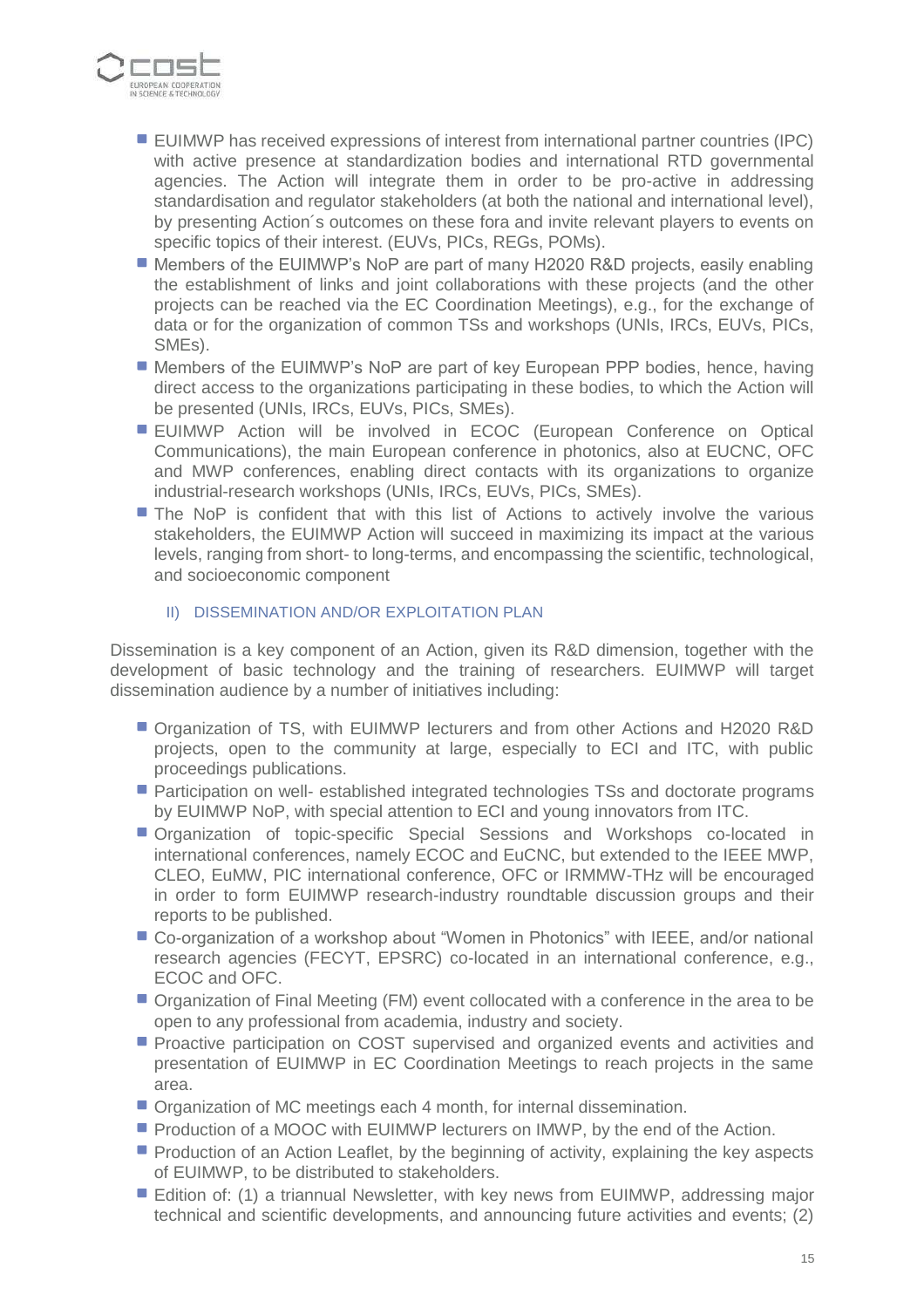

White Papers, with the views of EUIMWP on the future development and challenges for IMWP, (3) small YouTube videos, within last achievements explained to general public twice a year.

The communication strategy is essential to disseminate properly the outcome of EUIMWP to improve the public's understanding of the field through public engagement. The Action will target key stakeholders such as public authorities, private companies, foundations and at the general public at large. In addition, EUIMWP will build-up a corporative image through all the communication material. The Action website will be the core platform of the general public access to EUIMWP, complemented and linked to adequate social networks tools once the activities have started. In order to increase public awareness about the main EUIMWP outcomes the participation on public events are aimed in the Action. For instance, participation of NoP at events like "The International Science Festival Gothenburg" is essential to provide the positive attitude towards science to new generations of young scientists and general public.

Exploitation of results is also a very important component of R&D, especially in the current days, where the cycle between research and product development is shortened. Therefore, EUIMWP will enable the use of the knowledge and networking created by its members during its existence, by considering the following possibilities and actions: a) setting up consortia among the Action for the proposal of projects within the H2020 program and other researchdriven funding schemes, b) developing libraries, test-beds, models, methods, PDKs, PIC building blocks, coming from the joint work developed within the Action, to be published in the proper means (e.g., scientific journals, but not exclusively), c) supporting the creation of a confederation of experimental environments in research labs, so that experimentation can be made available to other research groups (in both academia-industry) as well as SMEs (e.g., to evaluate solutions before reaching the market) within the Action, d) following, to the extent possible, gold-open access rule for the Action publications, e) fostering the conditions to submit contributions to standardization bodies, from the models, libraries, methods and outcomes jointly with industry by the conclusion of the Action and f) supporting the edition and publication of a collection of white papers by the end of the Action.

EUIMWP members shall bear responsibility for ensuring that they do not knowingly infringe third party property rights when sharing results from EUIMWP activities. In conclusion, the Action will be taking several efforts in order to ensure that a proper dissemination of its activities will reach all stakeholders in due time and with the adequate impact.

## **C) POTENTIAL FOR INNOVATION VERSUS RISK LEVEL**

#### I) POTENTIAL FOR SCIENTIFIC, TECHNOLOGICAL AND/OR SOCIOECONOMIC INNOVATION BREAKTHROUGHS

On the scientific level a focus on IMPW leads to the need to develop novel components as BBs for IMWP PICs. PICs are typically optimized for telecom and data-com applications, with a focus on energy-efficiency and digital signal generation and detection. Since MWP is inherently analog, re-focusing on linearity will be key. The key research challenge is to find the optimum trade-off in a foundry-based PIC platform between high operating power, for lownoise operation, and linearity of components. Another research challenge is to interface this PIC technology with electronic microwave and antenna components. This is a major opportunity to advance the field of co-design and co-integration/packaging of microwave and high-speed photonic components, through approaches such as monolithic and heterogeneous integration and system-on-chip or system-in-package. EUIMWP will determine the best combination of integration techniques at both the PIC level and the interface with microwave components. On the technological level smaller, more robust, lower weight and lower power consumption MWP systems can be expected, as is typical for PIC-based solutions over discrete-component solutions. Compared to electronics based solutions, PIC-based IMWP allows for a far broader bandwidth. These systems can be operated at frequencies well into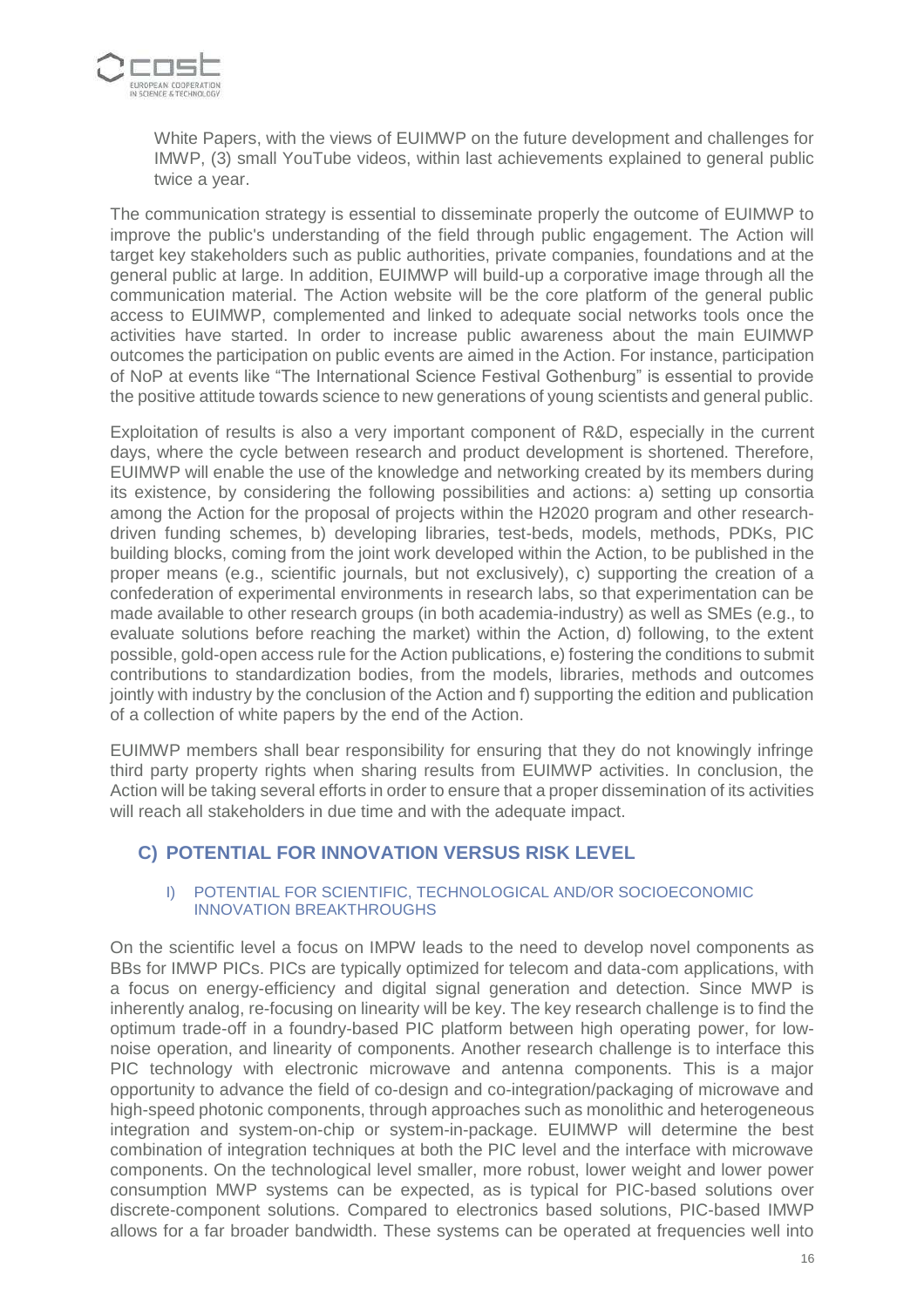

the 100-GHz regime, using state-of-the-art photodiodes, and into the few-THz regime, using novel photo-mixers. The advantage of using foundry-based PIC technologies means that quality monitoring, testing and testing techniques do not have to be reinvented, lowering the threshold for technology transfer out of the laboratory. Moreover, easy scaling up of production volume can be expected. Combined with a potentially low cost for IMWP systems, the socioeconomic impact will be the appearance of ubiquitous, high-bandwidth and highresolution, implementation of beyond-state-of-the-art microwave applications. Examples include bandwidth for the future 5G network, connecting 50 billion devices by 2020, and multiple high-resolution radar systems embedded in autonomous cars and drones. The EUIMWP effort can lead to substantial returns but *it also faces some risks* inherent to its approach, where the integration of MWP functional elements, the possible poor performance of integrated chips and the failure of the Action to converge to a roadmap that provides a viable path to integration of all the various MWP functional elements with the associated electronics are identified as the principal sources. For these and other risks factors a detailed contingency and tradeoff plan is provided in section 3.4.1.

# **3) IMPLEMENTATION**

# **A) DESCRIPTION OF THE WORK PLAN**

## I) DESCRIPTION OF WORKING GROUPS

The activities of the EUIMWP Action are organised in 6 Working Groups (WGs) that cover the foundations of PIC components and IMWP subsystems, the three selected application scenarios and the elaboration of roadmaps. The WG's thematic areas are broad, open and flexible to allow the inclusion of new members joining at a later stage or joining more than one area. The objectives of the different WGs will be achieved by including experts both from the industry and the academia. Listed tasks (Tx.y), deliverables (Dx.y) and milestones (Mx.y) by quarter (Qz), are those envisaged at this stage, however, new tasks might be added based on the interests of participants.

WG1. Fundamentals of PIC for IMWP. The goal of WG1 is to compile an accurate portfolio of requirements of PIC solutions for IMWP. T1.1) (Q2) Evaluation of current GFM for IMWP technologies; T1.2) (Q2) Definition of main PIC key components for IMWP. D1.1 (Q3) STSM Plan and content to TS1; D1.2 (Q6) Report on available IMWP PIC fabrication methods via generic photonics platforms. Content to MOOC2; D1.3 (Q8) Report on key components for IMWP. Contribution to WhP1; D1.4 (Q11) Final WG report. M1.1 (Q2) WG1 formation approval by KO and definition of WG tasks; M1.Y (Q5/8/11) Annual review. WG2. Subsystem Development through IMWP for wireless communications and radar functionalities. The goal is to define the main requirements for implementing IMWP communication and radar (C&R) subsystems in terms of PIC models and monolithic integration. T2.1) (Q2) Define actual key IMWP components for each C&R subsystem; T2.2) (Q5) Define an evaluation model for IMWP C&R transceivers; T2.3) (Q8) Evaluation of monolithic PIC integration of C&R transceivers. D2.1 (Q5) Technical report on enhanced C&R critical subsystems and PIC solutions. Content to TS2; D2.2. (Q7) Technical report on the actual IMWP components concerning high performance C&R systems; D2.3 (Q9) Technical report on modelling and methods for IMWP C&R transceiver PIC integration. Content to MOOC2 & WhP1; D2.4 (Q11) Final WG report. M2.1 (Q2) WG2 formation approval by KO and definition of WG tasks; M2.Y (Q5/7/11) Annual review. WG3. IMWP for 5G. The goal is to identify the IMWP opportunities in terms of generation, SWaP, bandwidth, and integration to unlock the future 5G communications. T3.1) (Q2) Definition of critical IMWP subsystems to be integrated under PIC platforms for 5G; T3.2) (Q5) Identify PIC large-scale platforms and their potential meeting the requirements of identified critical IMWP subsystems. D3.1 (Q5) Content contribution to TS3 and STSM plans; D3.2 (Q6) Technical report defining specific PIC models based on 5G subsystems requirements. Content MOOC3; D3.3 (Q9) Technical report on modelling and integration of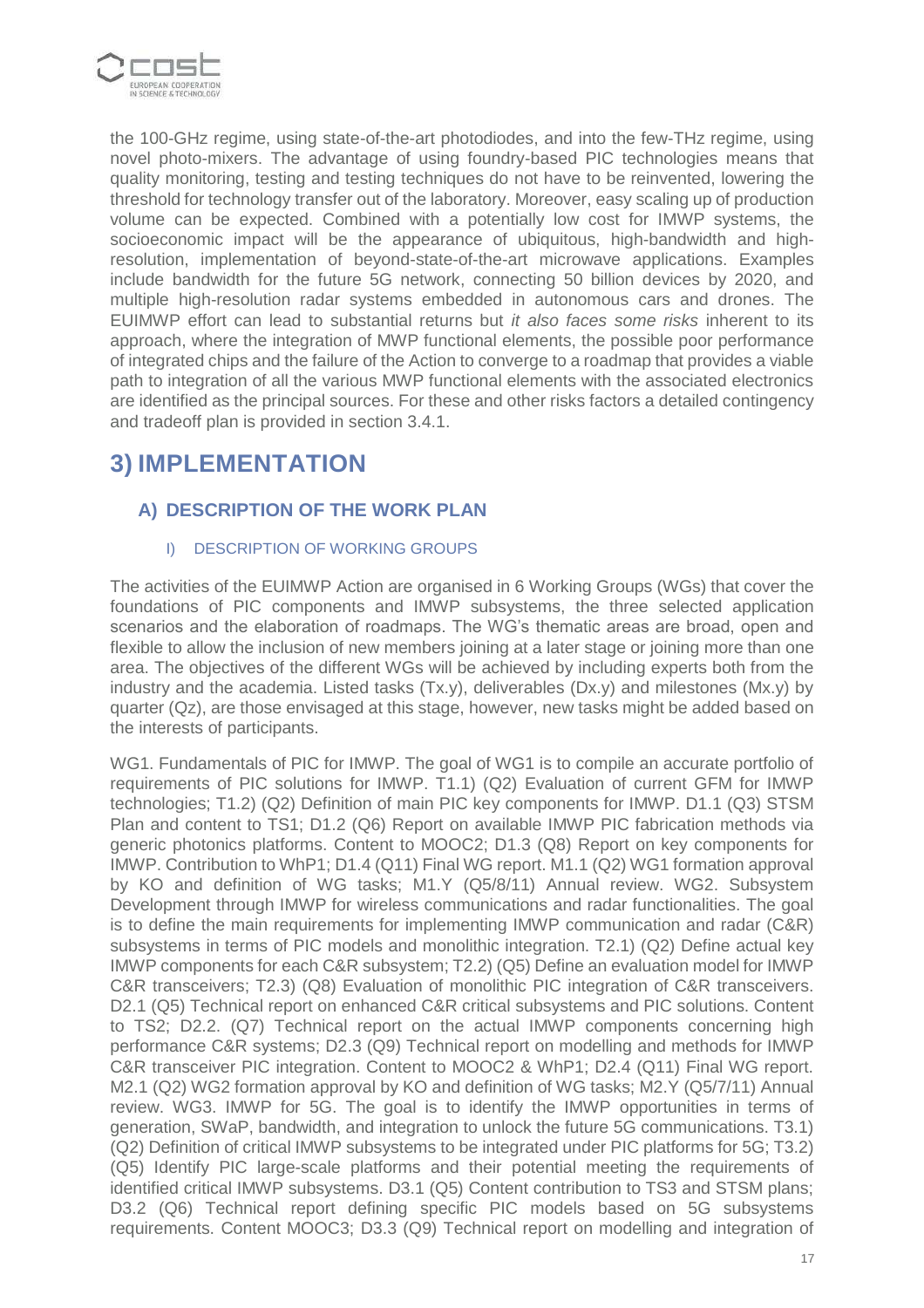

IMWP subsystem for 5G. Content WhP2; D3.4 (Q11) Final WG report. M3.1 (Q2) WG2 formation approval by KO and definition of WG tasks; M3.Y (Q5/8/11) Annual review. WG4. IMWP for Space applications. The goal is to explore the IMWP opportunities on telecommunications satellite payloads to future aerospace technologies. T4.1) (Q2) Definition of current IMWP technologies for the targeted aerospace applications; T4.2) (Q5) Evaluation of monolithic PIC approach for telecom satellite payloads; T4.3) (Q5) Evaluation of monolithic on board IMWP subsystems. D4.1 (Q5) Technical report on IMWP systems for telecomm payloads; D4.2 (Q8) Technical report on PIC components for payloads, MOOC4 and TS4 content; D4.3 (Q10) Technical report on on-board validation payloads IMWP systems. Content WhP3; D4.4 (Q11) Final WG report. M4.1 (Q2) WG4 formation approval by KO and definition of WG tasks; M4.Y (Q4/7/10) Annual review. WG5. IMWP for automotive. The goal is to identify the expected requirements for broadband fibre-wireless communication and radar systems for automotive. T5.1) (Q2) Definition of radar subsystems for automotive wireless communications; T5.2) (Q5) Identify PIC technologies meeting the requirements of enhanced subsystems. D5.1 (Q5) Report on IMWP communications subsystems and STSM plans; D5.2 (Q7) Technical report defining specific enhanced radar subsystems from IMWP components. STSM plans. Content contribution to MOOC4; D5.3 (Q9) Technical report on PIC component integration for enhanced radar IMWP subsystems. Content WhP4 and TS5; D5.4 (Q11) Final WG report. M5.1 (Q2) WG5 formation approval by KO and definition of WG tasks; M5.Y (Q4/7/10) Annual review. WG6. Roadmap definition of the IMWP-based systems and coordination group. The goal of WG6 is to coordinate and interact with the rest of WGs and the industrial stakeholders to target, identify, discuss and select IMWP and PIC key functionalities from WG outcomes. T6.1) (Q2) Report on roadmap definition of the IMWPbased systems and WG outcomes. D6.Y (Q3/6/9) Yearly report on roadmap activities and WGs identified outcomes. Contribution to MOOC4; D6.R (Q11) Report on the EUIMWP global roadmap. Contribution RM & FM event. M6.1 (Q2) WG5 formation approval by KO and definition of WG tasks; M6.Y (Q5/8/11) Annual review. SIG. Special interests' groups. The initial goal of this SIG is the production of a MOOC. New SIGs will be created in line with the interests of EUIMWP Parties during the Action. TS.1) (Q2) Production of a MOOC on IMWP. DS.Y (Q3, Q6, Q9) Yearly report on STSM plan and production of MOOC; DS.M (Q12) Inaugural opening MOOC lecture during the final meeting. MS.1 (Q2) SIG formation approval by KO; MS.Y (Q4/7/10) Annual review; MS.3 (Q11) Final review.

Dissemination and Training: Supervised by the Dissemination Manager and the Training Coordination Chair, respectively. Their tasks are summarized in Section 2.2.2 and will spread over the various WGs. Action milestones are defined below: TSx: training school; MCMx: MC meetings; FORUM: initially collocated with the first MCM after KO to present the topic to the community (external parties invited); WSx: special sessions and workshops; NLx: newsletter issues; MOOCx: planning of MOOC course (MOOC1: PIC; MOOC2: IMWP; MOOC3-4: Applications); WhPx: white paper (WhP1: IMWP subsystems, WhP2-4: Applications).

#### II) GANTT DIAGRAM

See below.

### III) PERT CHART (OPTIONAL)

The PERT chart summarizes the interaction between the WGs (PIC, IMWP Applications and Roadmap) as well as the organization of the Steering Committees. As illustrated, the WG1, WG2 and WG6 are traverse to all the WGs that will contribute to roadmap definition.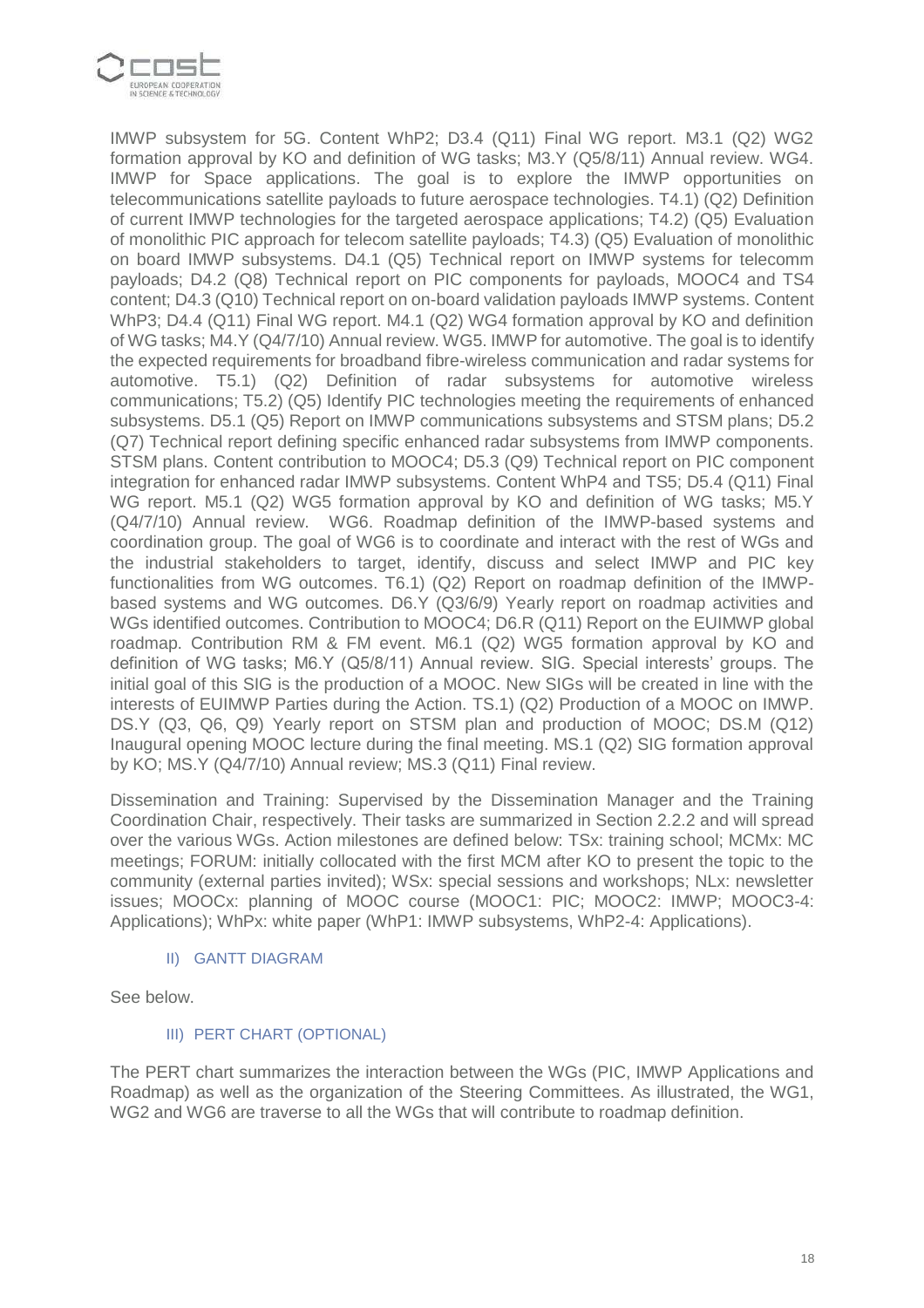

#### **GANTT Diagram PERT Chart**



#### IV) RISK AND CONTINGENCY PLANS

Integration of MWP functional elements and poor performance of integrated chips are the main risks elements in the Action. Fortunately, multiple foundries are currently running PIC platforms in various technologies and software vendors, design and packaging services have emerged. Therefore, the PIC eco-system is robust. Finally, the goal of delivery a useful EUIMWP roadmap needs to be assessed. The main risk factors and the envisaged mitigation plans are the following:

Risk factor #1: Integration of MWP functional elements and poor performance of integrated chips for 5G applications. Risk Level: Medium. Description: Applications like 5G communications mostly rely on the high bandwidth of IMWP systems, which is well within specifications of these PIC platforms. This is medium-risk application from a technological point of view, but IMWP approaches will have to compete with discrete-optics approaches. The NoP brings design expertise in the main three platforms InP, SOI, Si4N3) to overcome this limitation by choosing the most suitable material. Risk factor #2: Integration of MWP functional elements and poor performance of integrated chips for high dynamic range operation. Risk Level: High. Description: Applications that rely on high dynamic range are far more challenging, and include IMWP filters and oscillators. These are medium risk, as the technologies with the correct metrics do exist, but successful integration into a (hybrid) IMWP system still has to be done. Narrow-band optical filters with passbands of ~3 MHz have been reported, but integration with a laser, modulator and photodetector is required to make a functional IMWP filter, having a microwave input and output. Mitigation Plan: The NoP brings the expertise, if required, to develop new hybrid integration platforms (capable of hosting PICs and microwave monolithic ICs) and stimulating investigations into candidate materials such as silicon optical bench, polymer and glass on silicon. Risk factor #3: Integration of MWP functional elements and poor performance of integrated chips for complex systems. Risk Level: High. Description: Highly integrated and complex systems like IMWP-based radars and analog-to-digital converters are considered high risk, since many IMWP building blocks, like the oscillator, have not yet been reported with the required metrics. Moreover, electronics and RF integration is key in these applications. Mitigation Plan: The Action will propose an evolution roadmap for complex IMWP systems in successive steps involving increased degrees of complexity in terms of photonic and RF co-integration. This way the design of complex MWP subsystems can be guaranteed up to the level to which the technology development allows for while short and mid-term future evolutions will be predicted. Risk Factor #4: The threat of competing technologies. Risk Level: Low. Description: Incumbent electronic microwave technologies have matured and have clear roadmaps. It is important for IMWP to target applications well beyond the reach of the current electronics roadmap (including THz electronics) for high returns. Mitigation Plan: The EUIMWP selection of applications (WGs 3-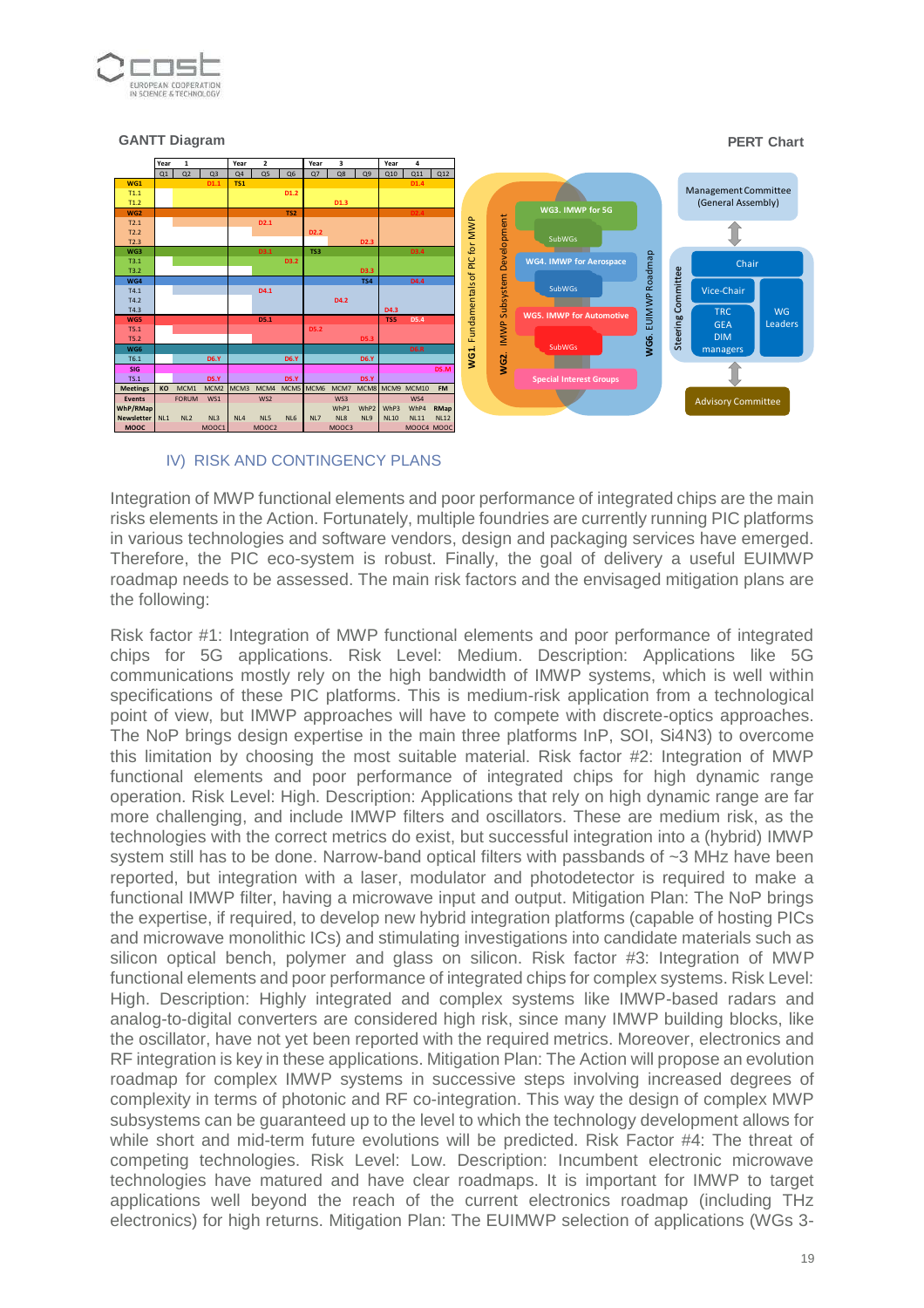

5) represents high gain opportunities where the inherent advantages of MWP over electronics, namely large bandwidth and tuneability can be fully exploited. Risk Factor #5: Convergence to a final EUIMWP roadmap. Risk level: Medium. Description: Identification of valuable outcomes from each WG to assure delivery of the roadmap by the end of the Action is a complex task. It needs also to be aligned with industrial expectations about product-life cycle and other. Mitigation plan: MCM will review WGs roadmap contributions yearly. The NoP brings investors and industrial key players expertise on each area of application to assess WGs roadmap progression yearly. Advisory Committee review yearly the roadmap progression to assure incremental steps on its complexity and to be aligned with industrial requirements.

## **B) MANAGEMENT STRUCTURES AND PROCEDURES**

EUIMWP is conceived under the premise that success of COST Actions can only be achieved in a collaborative and highly interactive network where Management Committee (MC) members and experts, including a noticeable amount of ECIs, are free to discuss any activity or initiative undertaken, based on a bottom-up and open approach towards a concerted direction set up by the MC. The MC Chairperson will be elected by the MC at the kick-off among those who share this vision. The Action will divide its objectives initially into 6 technical areas organized in WGs. Each WG will have a leader and co-leader elected by the MC at the kick-off meeting (KO), preferable ECIs and women from ITCs as much as possible. Their responsibility will be to coordinate the activities of their WGs, lead scientific discussions, provide the MC with annual reports on the progress of the WG, and ensure the completion of the scientific goals of the Actions comprised on each WG. During the course of the Action, new sub-WGs and WGs can also be established depending on the needs of the parties. Among these, a Dissemination Manager (DIM), a Training Coordination Chair (TRC), a Gender-Balance and ECI Advisor (GEA) and a Secretariat for the MC will also be appointed to support the MC on the Administrative and Dissemination matters. The WGs leaders, DIM, TRC and GEA together with the Action Chair and Vice-Chair will constitute a Steering Committee (SeC). The SeC will interact more often to continuously monitor the on-going activities and report as necessary to the MC. Following the KO meeting, the MC will meet each four months. During these MC Meetings (MCM), all the issues concerning the development of the Action will be approved and discussed. The scientific progress will be monitored by the WG deliverables and milestones defined at the work plan. The MC will decide on urgent matters by electronic communication (email, virtual meetings, etc.). Annual WS and TS will be organized in parallel to each MCM. TSs will primarily focus on addressing ECI and PhD Students formation needs on PIC and IMWP and related transfer knowledge. TSs will be held on ITC as much as possible. They will be open to the entire scientific community and leading Action and invited non-NoP distinguished experts in the field will deliver these events. The TRC will coordinate TSs. The Action will promote the exchange of research students, researchers and innovators, preferable ECIs from ITCs, between the Action research centres through the STSMs. The TRC and GEA will be in charge of STSM coordination. The interaction with other COST Actions is aimed under invitation of experts to WSs and TSs. DIM will coordinate this interaction. An international advisory Committee will be placed in order to ensure that EUIMWP challenge and timeliness is been aligned with current international efforts and to provide advice on its roadmap. The advisory Committee will report to the SeC and attend MCMs annually. A website for the Action will be set up within three months from the start. This website will disseminate the outputs of the Action and will provide access for the Action members to the up-to-date information about the Action members, activities, deliverables, STSMs rules and procedures. The DIM will be responsible for the maintenance of the website.

## **C) NETWORK AS A WHOLE**

EUIMWP's NoP will bring together international experts in their respective fields to secure the achievement of the Action's objectives. All major COST member countries are involved in EUIMWP and about a third of them are ITC. The NoP is formed by more than 25% of industrial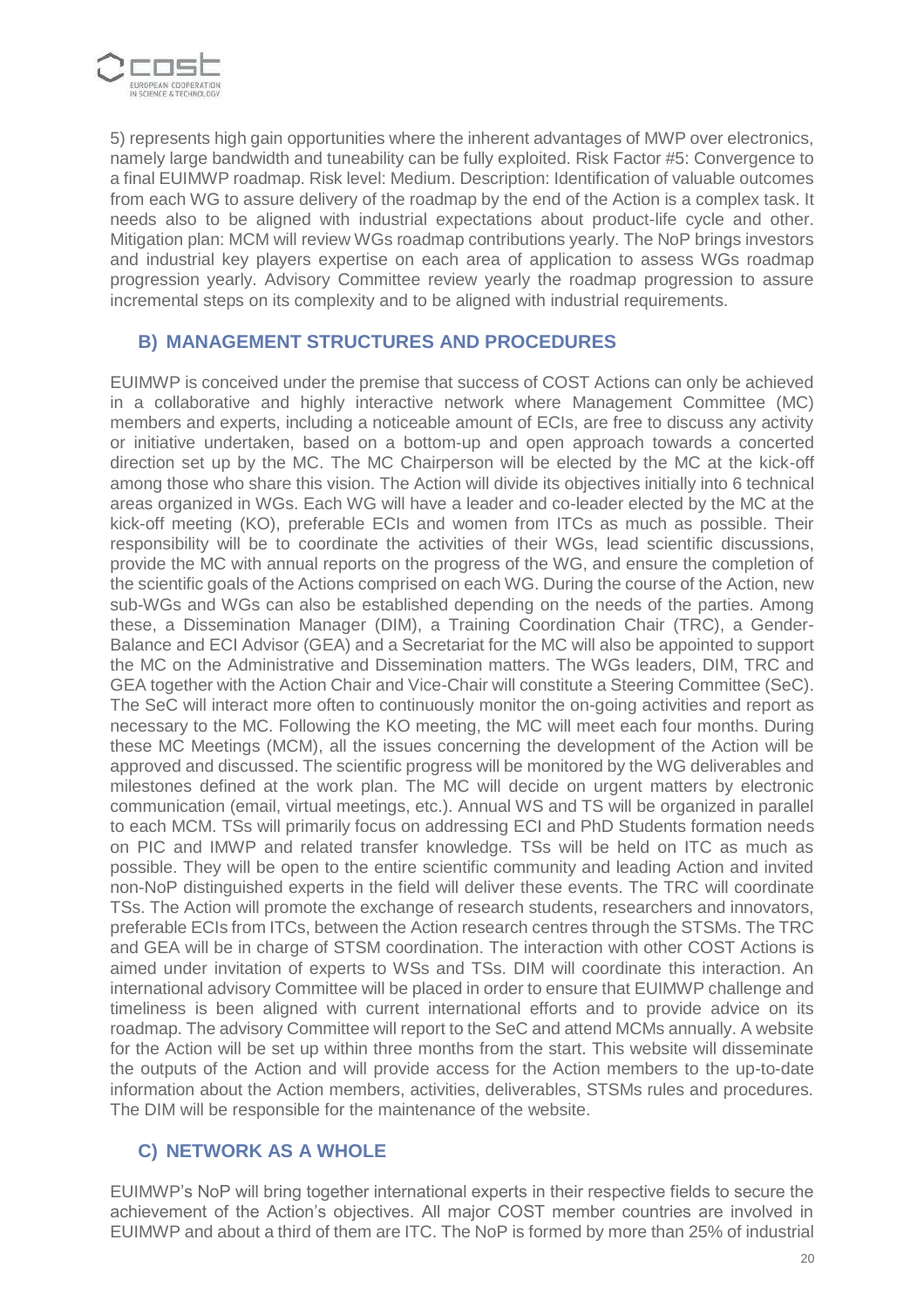

and non-academic parties. The ECIs represented more than 45 % of the NoP and more than 1 of each 5 NoP are women. The NoP is also characterized by a strong expertise in the COST framework, since the key players have long experience with EU funded projects including COST Actions, CSAs and NoEs. IPCs in EUIMWP NoP are key experts in the area and they complement the work of the Network. Their inclusion also helps to facilitate possible contributions to standardization, and provides the possibility to increase the impact and visibility of the Action outside Europe. EUIMWP will continuously seek and invite new distinguished stakeholders during the Action. This balanced NoP will allow the EUIMWP Action ambition to become a leading open forum enabling direct contacts between Industry and Academia. The Action will therefore become a one-stop marketplace for international partners to learn about IMWP technologies in Europe, and in return for the Network to benefit from new knowledge and global perspectives outside Europe.